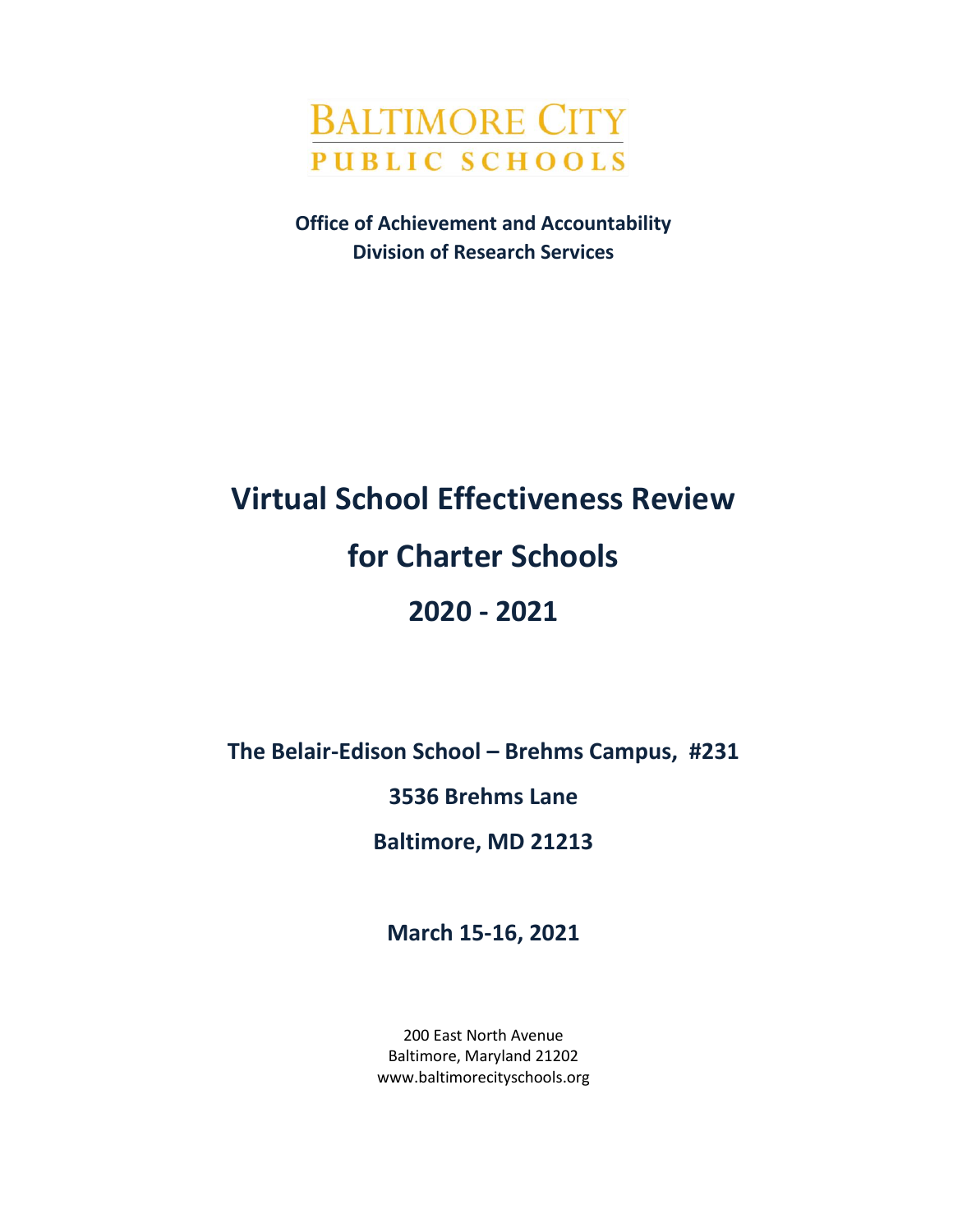# TABLE OF CONTENTS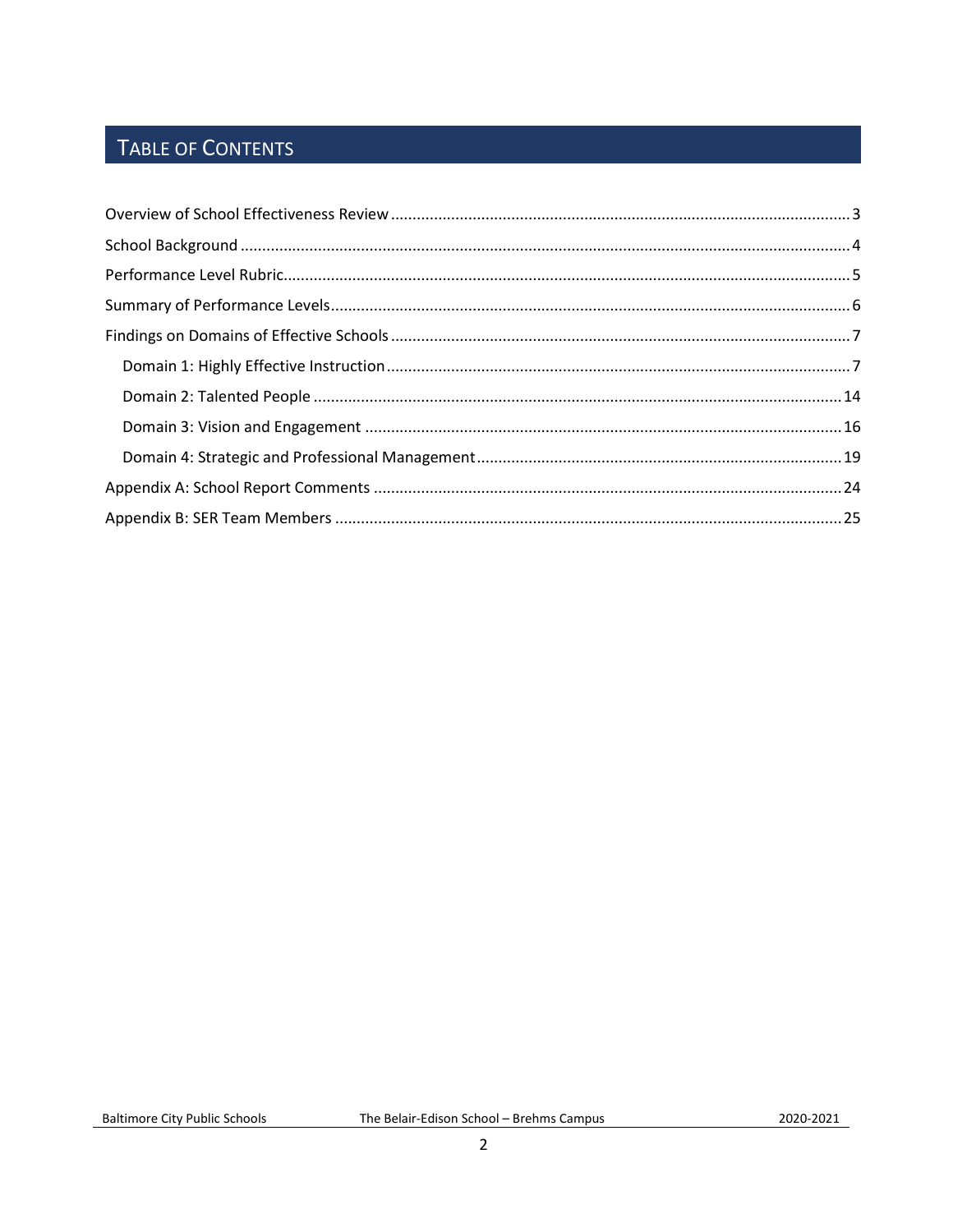## <span id="page-2-0"></span>OVERVIEW OF SCHOOL EFFECTIVENESS REVIEW

Baltimore City Public Schools (City Schools) developed the School Effectiveness Framework and the School Effectiveness Review process in 2009. The School Effectiveness Review (SER) uses trained school reviewers to measure a school's effectiveness against City Schools' School Effectiveness Standards. The School Effectiveness Standards are aligned with City Schools' effectiveness frameworks for teachers and school leaders.

The SER provides an objective and evidence-based analysis of how well a school is working to educate its students. It generates a rich layer of qualitative data that may not be revealed when evaluating a school solely on student performance outcomes. It also provides district and school-level staff with objective and useful information when making strategic decisions that impact student achievement.

**For the 2020-2021 school year SER visits were conducted virtually, due to the COVID-19 pandemic, using a modified and abbreviated version of the SER protocol.** The SER team comprised of representatives from City Schools and consultants from Schoolworks, (an education consulting group) who have extensive knowledge about schools and instruction, gathered information from teachers, students, parents, and leadership during a two-day site visit. During the visit, the SER team observed classrooms, reviewed submitted electronic school documents and conducted virtual focus groups via Microsoft Teams or Zoom platforms, with school leadership, teachers, students, and parents. For classroom observations schools submitted one recorded synchronous lesson from each of the school's academic content teachers. The Team Lead then randomly selects 60% of lessons submitted to observe. Lessons were observed during the beginning, middle, and end of the recording.

The SER team analyzed evidence collected over the course of the visit to determine the extent to which key actions have been adopted and implemented at the school. This report summarizes the ratings in the four domains and related key actions, provides evidence to support the ratings, and – based on a rubric – allocates a performance level for each key action. Those key actions that were not rated for the virtual SER have been grayed out in the report. More information about the SER process is detailed in the School Effectiveness Review protocol, located on the City Schools website and available upon request from the Office of Achievement and Accountability in City Schools.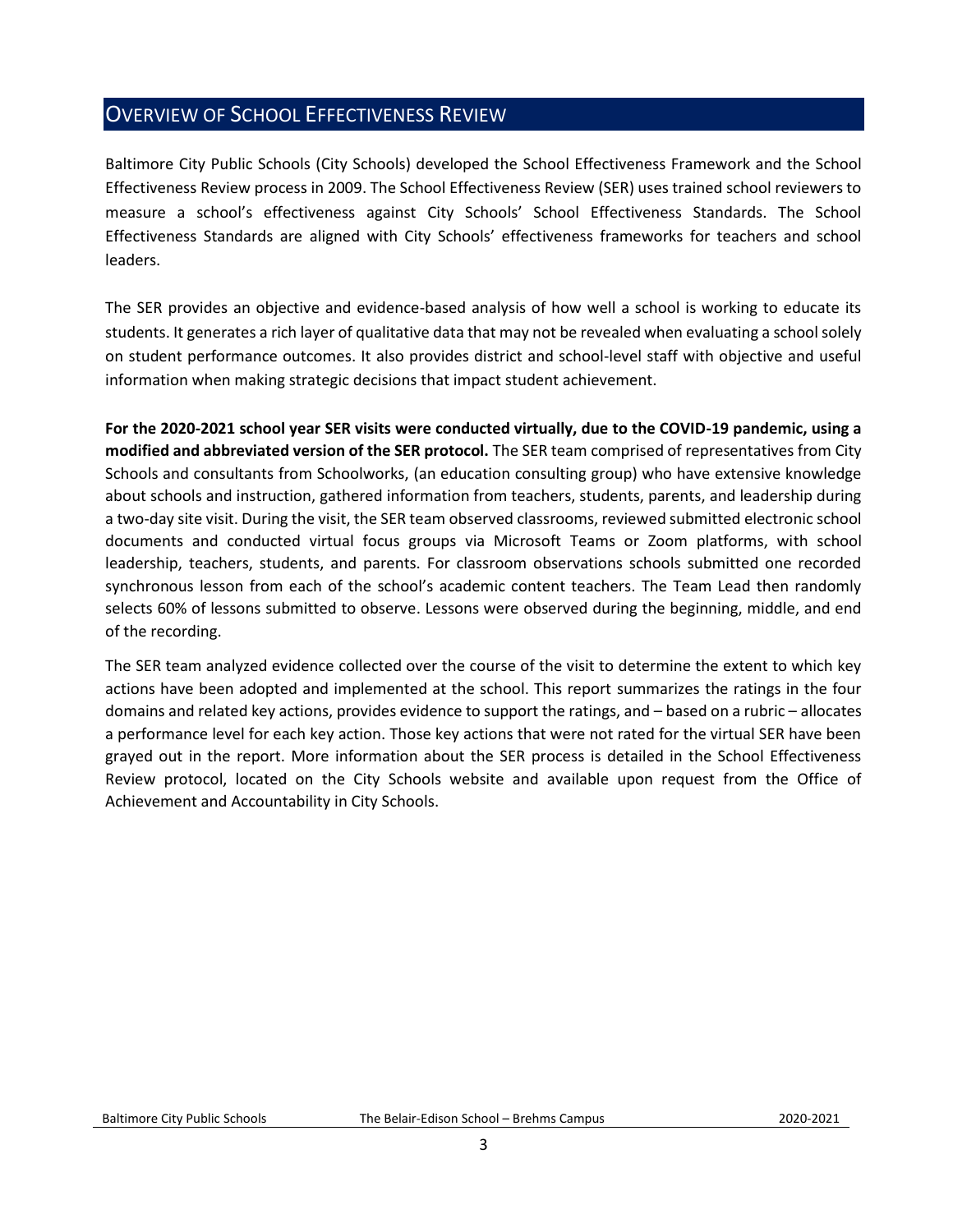### <span id="page-3-0"></span>SCHOOL BACKGROUND

The Belair-Edison School serves approximately 1000 students in Pre-Kindergarten through seventh grade. The school is in the northeast quadrant Baltimore.

#### **Virtual SER Context**

The Belair-Edison School has been virtual since the beginning of the year. At the time of the site visit (March 15-16, 2021) some students were returning to in-person learning. All classroom observations conducted for the purpose of this report were recorded prior to the visit.

#### **School Leadership and Staffing:**

The principal, Ms. Diya Slayton, has been at the school for 5 years and with the district in various roles. For the purpose of this SER site visit, staff designated as school leadership are listed below.

<span id="page-3-1"></span>

| <b>School Leadership Focus Group Members</b> |                                                          |  |  |
|----------------------------------------------|----------------------------------------------------------|--|--|
| <b>Name</b>                                  | Role                                                     |  |  |
| Diya Slayton                                 | Principal                                                |  |  |
| Gabby Miele                                  | Director of Teaching and Learning $-1^{st}$ -3rd         |  |  |
| Jaclyn Giddens                               | Director of Teaching and Learning - 4 <sup>th</sup> -5th |  |  |
| <b>Brittany Gardner</b>                      | Community Leader - Pre-K                                 |  |  |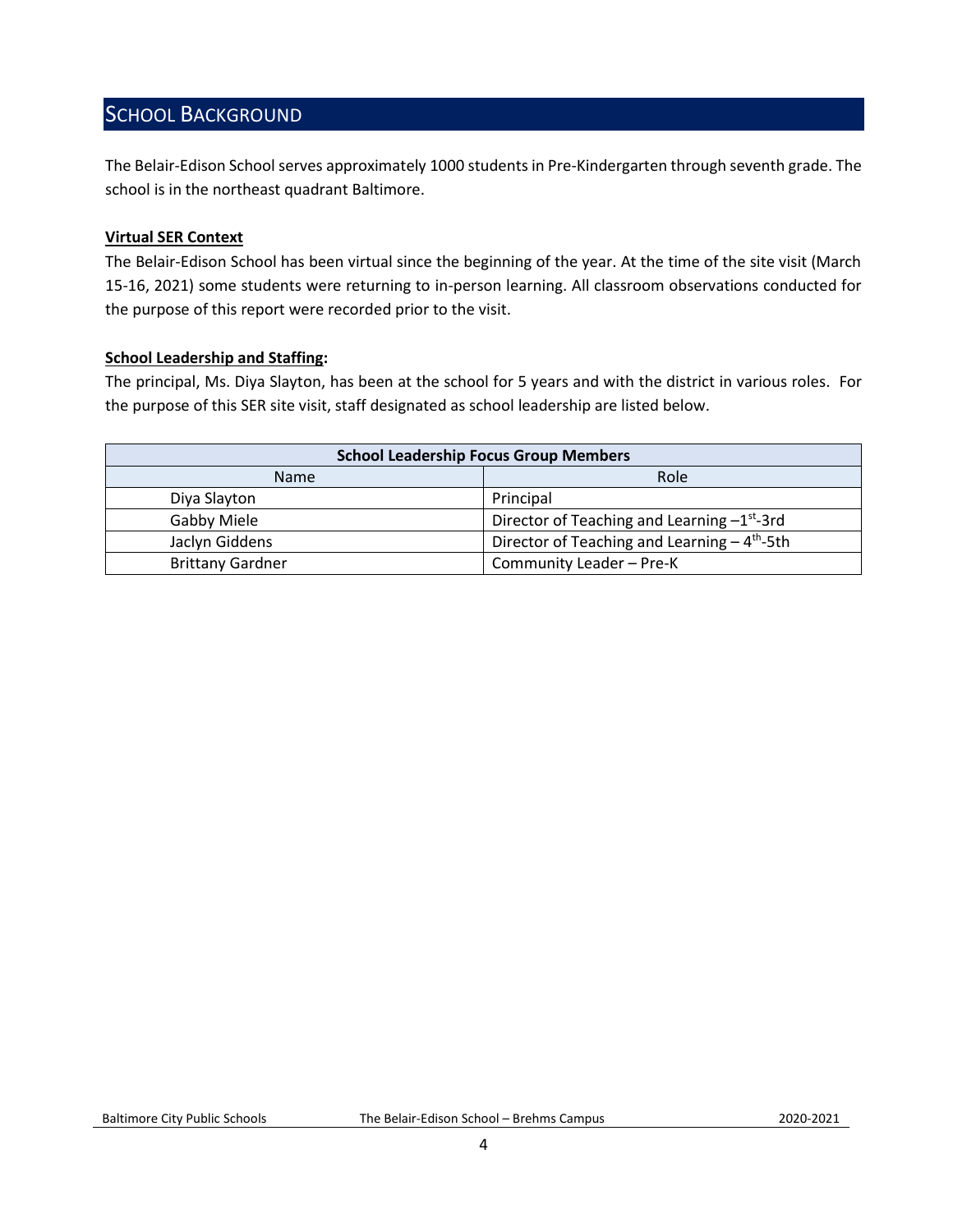## PERFORMANCE LEVEL RUBRIC

The SER team will use the following guidance to select a performance level for each key action. Note that the quality standard for each performance level is based upon: the extent to which the SER team finds multiple types<sup>1</sup> and multiple sources<sup>2</sup> of evidence AND the extent to which the SER team finds evidence of high levels of adoption and/or implementation of a practice or system. The SER team will also reflect on the Instructional Framework and School Leadership Framework in their analysis prior to assigning a rating for each key action.



Levels of Adoption and/or Implementation

|                | Extent to which SER Team Finds Multiple<br>Types and Multiple Sources of Evidence | Extent to which SER Team Finds Evidence of High<br>Levels of Adoption and/or Implementation                                                                                                                                                                                                                                                                                                                                                    | Key:<br>Not Effective:<br>Developing:<br>Effective:<br><b>Highly Effective:</b> |  |
|----------------|-----------------------------------------------------------------------------------|------------------------------------------------------------------------------------------------------------------------------------------------------------------------------------------------------------------------------------------------------------------------------------------------------------------------------------------------------------------------------------------------------------------------------------------------|---------------------------------------------------------------------------------|--|
| <b>Rating</b>  | Performance<br><b>Level</b>                                                       | <b>Quality Standard</b>                                                                                                                                                                                                                                                                                                                                                                                                                        |                                                                                 |  |
| 1              | <b>Not Effective</b>                                                              | Evidence indicates that the key action is not a practice or system that has been<br>adopted and/or implemented at the school, or the level of<br>adoption/implementation does not improve the school's effectiveness.                                                                                                                                                                                                                          |                                                                                 |  |
| $\overline{2}$ | <b>Developing</b>                                                                 | Evidence indicates that the key action (including some indicators) is a practice or<br>system that is emerging at the school, but that it has not yet been implemented at<br>a level that has begun to improve the school's effectiveness, OR that the impact of<br>the key action on the effectiveness of the school cannot yet be fully determined.                                                                                          |                                                                                 |  |
| 3              | <b>Effective</b>                                                                  | Evidence indicates that the key action (including most indicators) is a practice or<br>system that has been adopted at the school, and is implemented at a level that is<br>improving the school's effectiveness.                                                                                                                                                                                                                              |                                                                                 |  |
| 4              | <b>Highly Effective</b>                                                           | Evidence indicates that the key action (including all indicators) is a practice or<br>system that has been fully adopted at the school, and is implemented at a level<br>that has had a strong, significant or sustainable impact on the school's<br>effectiveness.                                                                                                                                                                            |                                                                                 |  |
| of the visit.  |                                                                                   | <sup>1</sup> "Multiple types of evidence" is defined as evidence collected from two or more of the following: document review,<br>stakeholder focus groups; and classroom observations.<br><sup>2</sup> "Multiple sources of evidence" is defined as evidence collected from three or more stakeholder focus groups; two or<br>more documents; and/or evidence that a descriptor was documented in 75% or more of lessons observed at the time |                                                                                 |  |

 $1$  "Multiple types of evidence" is defined as evidence collected from two or more of the following: document review, stakeholder focus groups; and classroom observations.

Baltimore City Public Schools The Belair-Edison School – Brehms Campus2020-2021

<sup>&</sup>lt;sup>2</sup> "Multiple sources of evidence" is defined as evidence collected from three or more stakeholder focus groups; two or more documents; and/or evidence that a descriptor was documented in 75% or more of lessons observed at the time of the visit.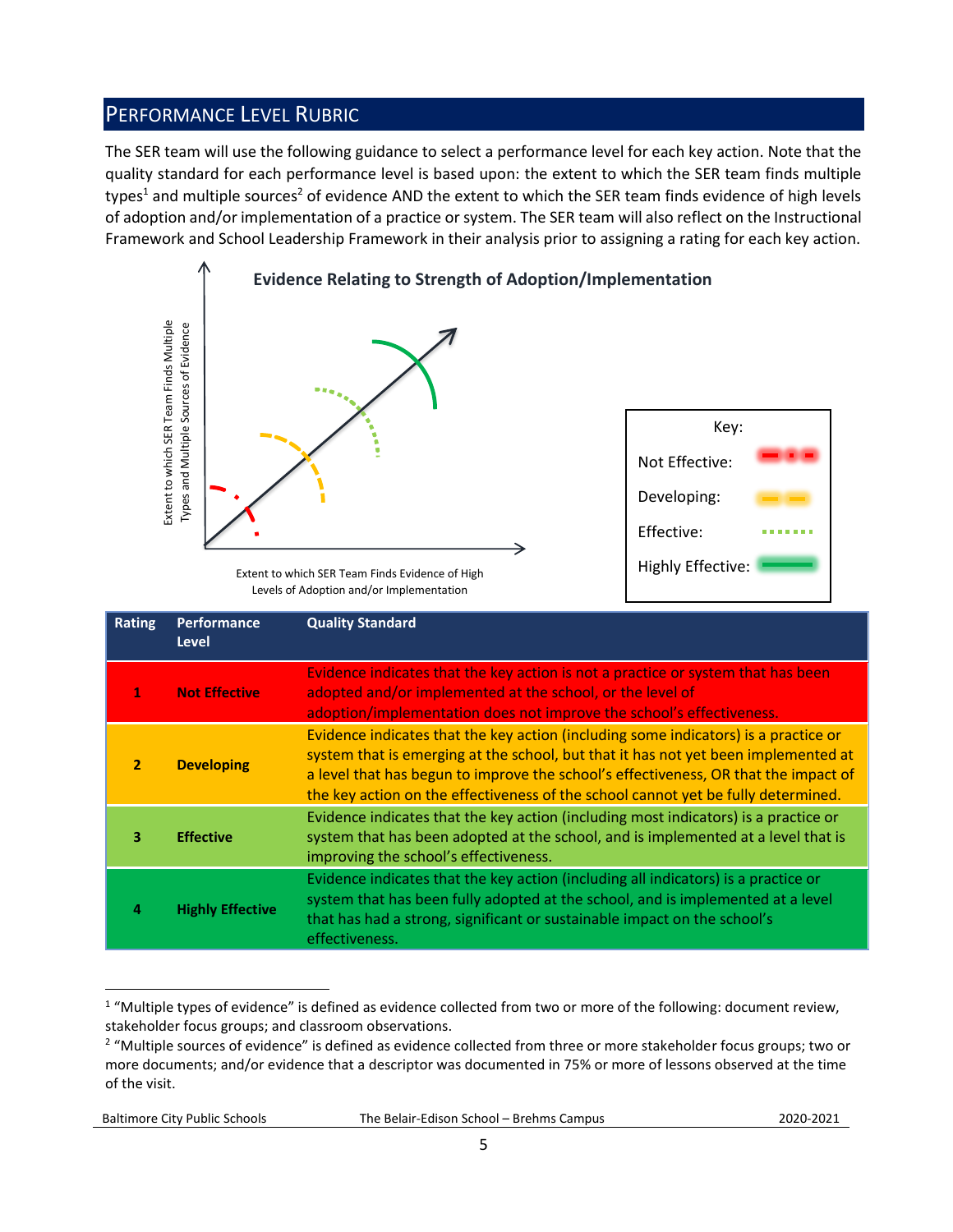## <span id="page-5-0"></span>SUMMARY OF PERFORMANCE LEVELS

Based on trends found in the collected evidence, the SER team assigns a performance level to each key action.

**Please note: due to the COVID-19 pandemic and the shift to virtual learning, the School Effectiveness Standards have been reduced for this academic year. Key actions and indicators highlighted in grey are not under review during the 2020-2021 SER review cycle**.

|                 | <b>Performance Levels</b> |                  |                   |                      |
|-----------------|---------------------------|------------------|-------------------|----------------------|
| <b>Domains</b>  | Level 4:                  | Level 3:         | Level 2:          | Level 1:             |
| and Key Actions | <b>Highly Effective</b>   | <b>Effective</b> | <b>Developing</b> | <b>Not Effective</b> |

| Domain 1: Highly Effective Instruction                                                                                                                      |                         |
|-------------------------------------------------------------------------------------------------------------------------------------------------------------|-------------------------|
| 1.1 School leadership supports highly effective instruction.                                                                                                | <b>Effective</b>        |
| 1.2 Teachers use multiple data sources to adjust practice.                                                                                                  | <b>Not Rated</b>        |
| 1.3 Teachers deliver highly effective instruction.                                                                                                          | <b>Developing</b>       |
| 1.4 Teachers establish a classroom environment in which teaching and learning can occur.                                                                    | <b>Not Rated</b>        |
| <b>Domain 2: Talented People</b>                                                                                                                            |                         |
| 2.1 The school implements systems to select effective teachers and staff whose skills and<br>beliefs meet the needs of the school.                          | <b>Not Rated</b>        |
| 2.2 The school develops teacher and staff capacity through individualized support and<br>professional development.                                          | <b>Highly Effective</b> |
| <b>Domain 3: Vision and Engagement</b>                                                                                                                      |                         |
| 3.1 The school has a clear vision and mission that promotes a student-centered, culturally<br>relevant learning that prepares students for future success.  | <b>Effective</b>        |
| 3.2 The school cultivates and sustains open communication and decision-making<br>opportunities with families and the community.                             | <b>Highly Effective</b> |
| 3.3 The climate and culture of the school creates a welcoming learning environment that<br>meets the academic, social, and emotional needs of each student. | <b>Not Rated</b>        |
| <b>Domain 4: Strategic and Professional Management</b>                                                                                                      |                         |
| 4.1 The school establishes clear goals for student achievement and tracks progress towards<br>goals.                                                        | <b>Developing</b>       |
| 4.2 The school allocates and deploys the resources of human capital and funding to address<br>the priority growth goals for student achievement.            | <b>Effective</b>        |
| 4.3 School's board of trustees (or operator) provides competent stewardship and oversight<br>of the school.                                                 | <b>Effective</b>        |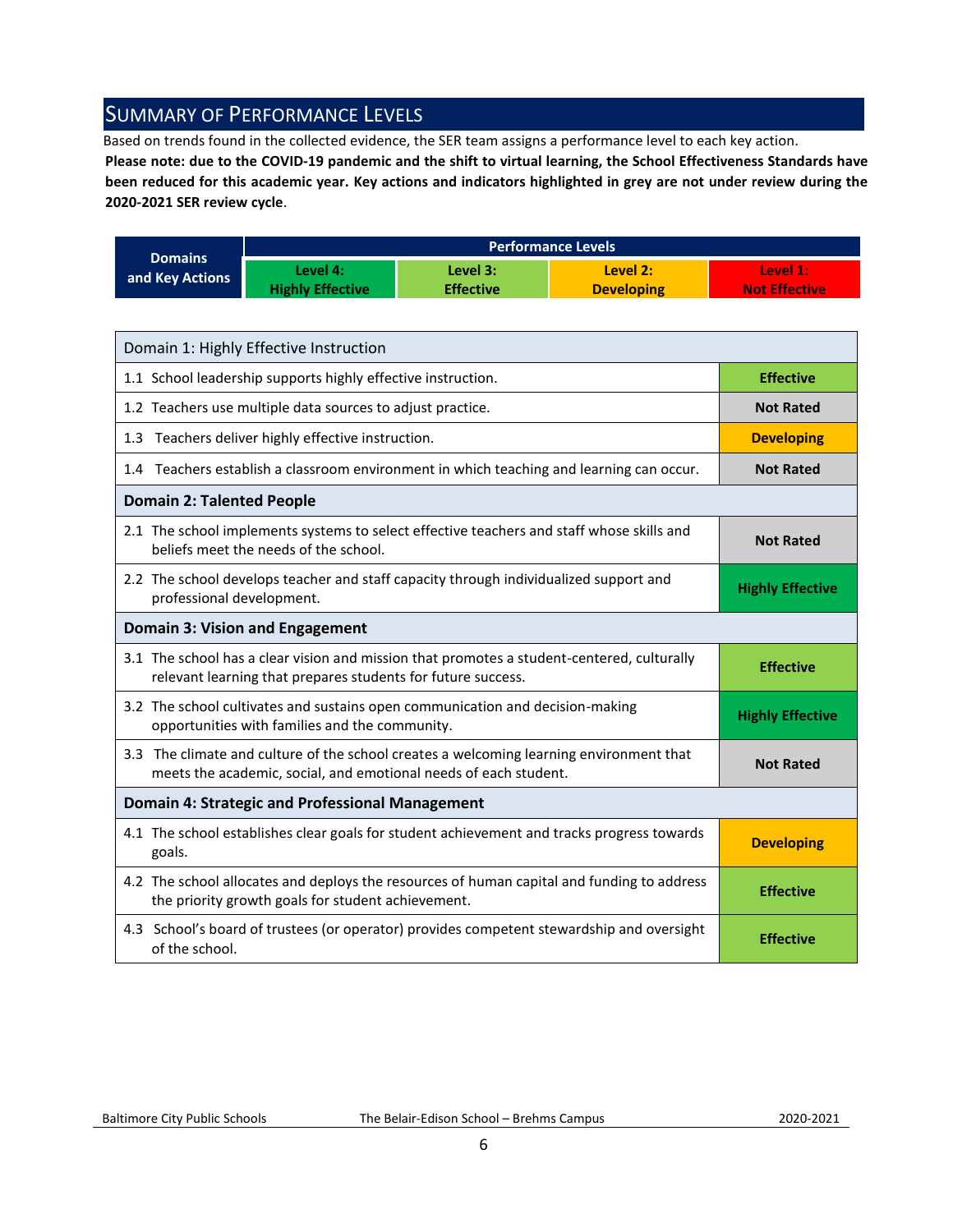<span id="page-6-0"></span>

| <b>FINDINGS ON DOMAINS OF EFFECTIVE SCHOOLS</b> |                                     |                              |                               |                                  |  |
|-------------------------------------------------|-------------------------------------|------------------------------|-------------------------------|----------------------------------|--|
| <b>Performance Levels</b>                       |                                     |                              |                               |                                  |  |
| <b>Domains</b><br>and Key Actions               | Level 4:<br><b>Highly Effective</b> | Level 3:<br><b>Effective</b> | Level 2:<br><b>Developing</b> | Level 1:<br><b>Not Effective</b> |  |
|                                                 |                                     |                              |                               |                                  |  |

#### <span id="page-6-1"></span>**Domain 1: Highly Effective Instruction**

- School leadership ensures that teachers engage in the planning of the curricula through oversight of standards-based units, lessons and pacing. According to school leadership and teachers, teachers meet weekly with their community leaders to plan and create weekly learning summaries, which are uploaded on a google drive; summaries are available not only to school leadership, but also to families, and school leadership follows up with teachers if summaries are not submitted. School leadership and teachers added that in planning, teachers set targets, create tasks and discuss pacing according to a pacing calendar that was created, which can be adjusted as needed, and for which leadership provides suggestions. Further, school leadership and teachers noted that general education teachers plan with special educators during weekly collaborative meetings in order to incorporate accommodations for students, and special educators have also provided professional development around lesson modifications for students. Continuing, school leadership and teachers stated that the school has an equity group that is developing guiding principles, and infusing equity into planning around cultures, holidays and more. Review of planning protocols, pacing calendars, scope and sequence documents, learning summaries, and lesson samples confirmed planning expectations.
- School leadership consistently provides actionable feedback and guidance to teachers, aligned with the Instructional Framework. In focus groups, school leadership and teachers stated that teachers have been observed informally regularly (monthly) in the virtual space and are provided with feedback in the form of glows and grows via email or sometimes text for individual teachers; overall trends are also shared during team meetings. School leadership and teachers added that teachers participate in coaching cycles, which includes the observation, determining next steps (which could include modeling or peer observations), and monitoring through subsequent observations. Regarding the formal observation process, school leadership and teachers reported that they follow the district's process (pre-observation conference, observation, and postobservation conference) and also provide grows and glows. Teachers also noted that they have the opportunity to be recorded, reflect and self-rate before the post-observation conference, and they also receive suggestions on how to receive a higher rating, if applicable. Lastly, all teachers indicated that the feedback was beneficial to improving their practice. Review of emails confirmed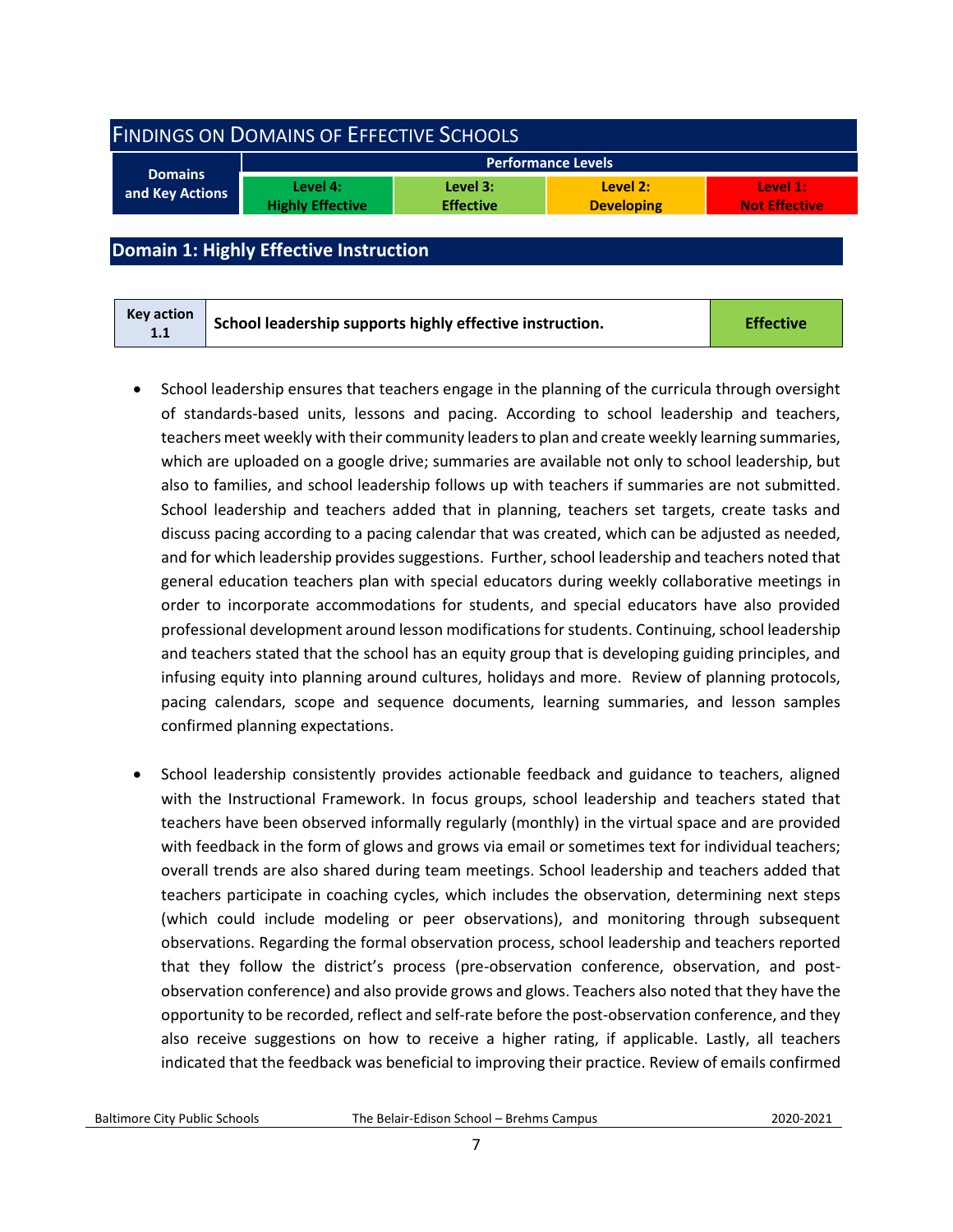informal observations include grows and glows, and formal observations included ratings for Teach actions and evidence. One example of feedback from a post-observation email noted: "I loved the book you used for rhyming words. I might have asked the children to give a rhyming word for one in the book to see if they could (higher ones)."

• School leadership ensures the use of a complete student learning data-cycle. According to school leadership, the operator and teachers, teachers use the Anet assessment for both literacy and Math, as well as end of module assessments, unit tests and exit tickets, and the process includes a preview of the assessment to anticipate student misunderstanding, analyzing trends and developing an action plan. School leadership, the operator and teachers added that the action plan could include instructional strategies and next steps such as re-teaching, adjusting small groups, and use of intervention teachers and paraprofessionals, and then evaluating implementation and reassessing a few weeks later. School leadership and teachers noted that additional staff support small groups that are above and below grade level in Math and Language Arts, and students are grouped homogeneously in some classes; parents confirmed that students are grouped according to assessment results. Further, school leadership noted that teachers are trained on the data process during new teacher institute over the summer and it is then reiterated in team meetings, and teachers complete data templates with support from community leaders and administration, who also troubleshoot with the data. Review of data trackers, small groups, intervention progress monitoring and assessment preview and associated questions confirmed various elements of the data analysis process. Questions from the preview included the following: "Which assessment questions are most difficult? What actions will you take in your instruction as a result? Consider what you'll look for in your data?"

|     | $Key$ action $\parallel$ Teachers use multiple data sources to adjust practice to meet | <b>Not rated</b> |
|-----|----------------------------------------------------------------------------------------|------------------|
| 1.2 | learners' unique needs.                                                                |                  |

- Teachers plan instruction in response to data
- Teachers appropriately recommend students for structured, school-wide interventions.
- Teachers appropriately recommend students for structured, school-wide opportunities for acceleration.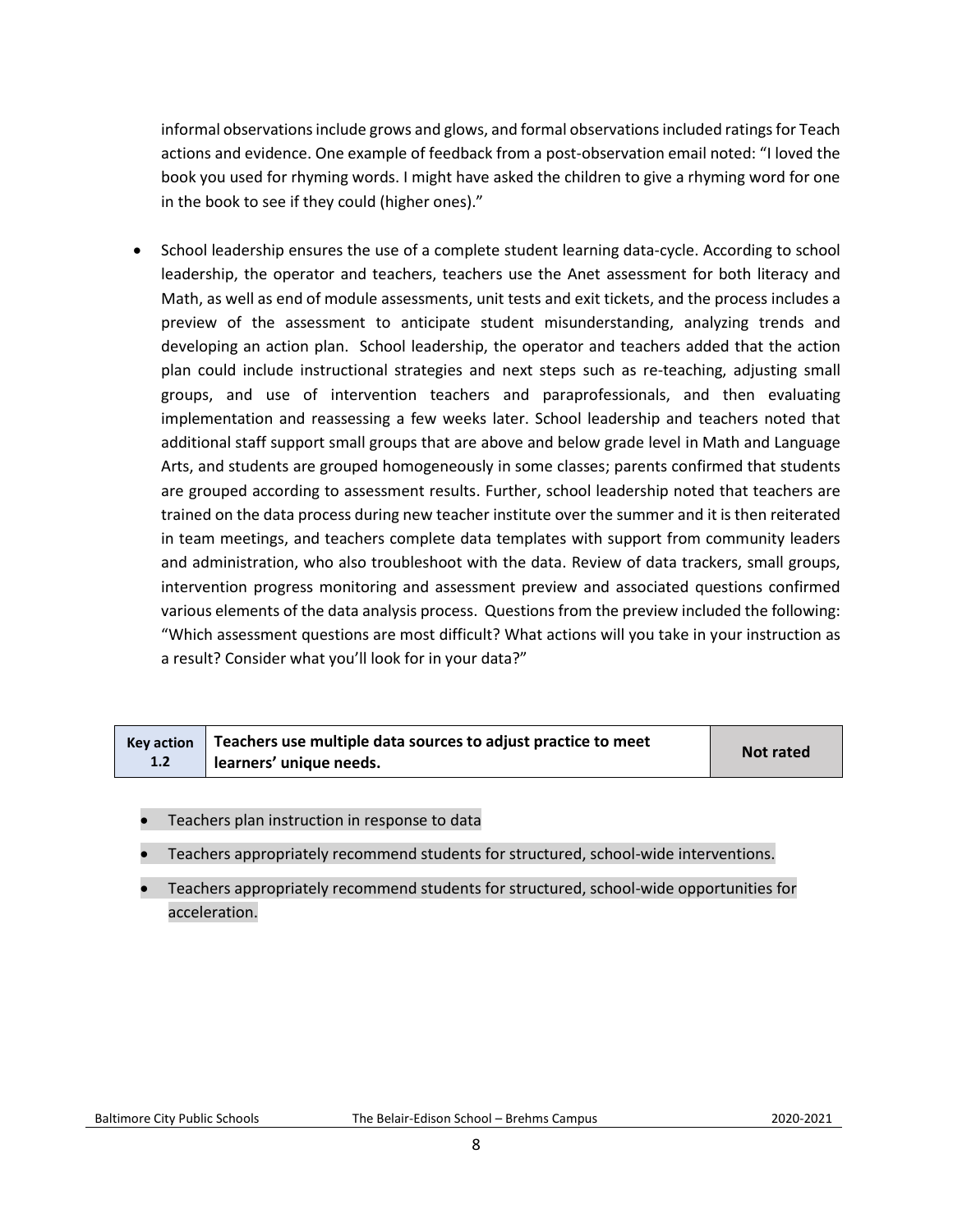| <b>Key action</b><br>1.3 | $\blacktriangle$ Teachers deliver highly effective instruction. <sup>3</sup> | <b>Developing</b> |
|--------------------------|------------------------------------------------------------------------------|-------------------|
|--------------------------|------------------------------------------------------------------------------|-------------------|

*Data for Key Action 1.3 was collected from classroom observations in order to provide trends in instruction across the school, as it relates to Teach Action 1-6 of the Instructional Framework. During each classroom visit, the observer collects evidence based on his/her observations and then determines*  whether the indicator was "evident", "partially evident" or "not evident" for each of the 14 indicators. *Below is the summary of the 14 classroom observations that were conducted.* 

• Most teachers use and communicate standards-based lesson objectives and align learning activities to the stated lesson objectives.

| <b>Communication of objective</b>                                                                                                                                                                                                                                                                                                                                                                                                                            | Evident        | Partially<br>Evident        | <b>Not</b><br>Evident        |
|--------------------------------------------------------------------------------------------------------------------------------------------------------------------------------------------------------------------------------------------------------------------------------------------------------------------------------------------------------------------------------------------------------------------------------------------------------------|----------------|-----------------------------|------------------------------|
| <b>Evident:</b> Teachers communicate lesson objectives to students by explaining<br>and/or referencing it during lessons.<br>Partially Evident: Teachers communicate lesson objectives by posting it.<br>Not Evident: Teachers do not communicate lesson objectives to students.                                                                                                                                                                             | 71%            | 8%                          | 21%                          |
| Learning activities and resources align with lesson objective                                                                                                                                                                                                                                                                                                                                                                                                | <b>Evident</b> | <b>Partially</b><br>Evident | <b>Not</b><br><b>Evident</b> |
| Evident: Lesson activities and resources have a clear and intentional purpose<br>and are aligned with lesson objectives.<br>Partially Evident: Lesson activities and resources are generally aligned with<br>lesson objectives and/or some tasks have a clear, intentional purpose.<br>Not Evident: Lesson activities and resources are not aligned with lesson<br>objectives OR Lesson activities and resources do not have a clear intentional<br>purpose. | 79%            | 21%                         | 0%                           |

• Teachers present content in various ways and emphasize key points to make content clear.

| Accurate, grade-level content                                                                                                                                                                                                                                                                                                                                                                               | <b>Evident</b> | <b>Partially</b><br><b>Evident</b> | <b>Not</b><br><b>Evident</b> |
|-------------------------------------------------------------------------------------------------------------------------------------------------------------------------------------------------------------------------------------------------------------------------------------------------------------------------------------------------------------------------------------------------------------|----------------|------------------------------------|------------------------------|
| Evident: Teachers present students with accurate grade level content aligned<br>to appropriate content standards.<br><b>Partially Evident:</b> Teachers present students with mostly accurate grade level<br>content aligned to appropriate content standards.<br><b>Not Evident:</b> Teachers present students with inaccurate grade level content<br>and/or not aligned to appropriate content standards. | 100%           | 0%                                 | 0%                           |
| Alternate presentation of content                                                                                                                                                                                                                                                                                                                                                                           | <b>Evident</b> | Partially<br><b>Evident</b>        | <b>Not</b><br>Evident        |
| <b>Evident:</b> Teachers present content in various ways (two or more) to make<br>content clear.<br><b>Partially Evident:</b> Teachers attempt to present content in various ways (two or<br>more), but attempts do not make content clear.<br>Not Evident: Teachers do not present content in various ways.                                                                                                | 93%            | 7%                                 | 0%                           |
| <b>Emphasis of key points</b>                                                                                                                                                                                                                                                                                                                                                                               | <b>Evident</b> | Partially<br><b>Evident</b>        | <b>Not</b><br><b>Evident</b> |
| <b>Evident:</b> Teachers emphasize important points to focus learning of content.<br><b>Partially Evident:</b> Teachers attempt to emphasize important points to focus<br>learning of content, but attempts do not make content clear.                                                                                                                                                                      | 64%            | 36%                                | 0%                           |

<sup>3</sup> Percentages shown in the table are subject to rounding and may appear to not sum to exactly 100%.

l

Baltimore City Public Schools The Belair-Edison School – Brehms Campus2020-2021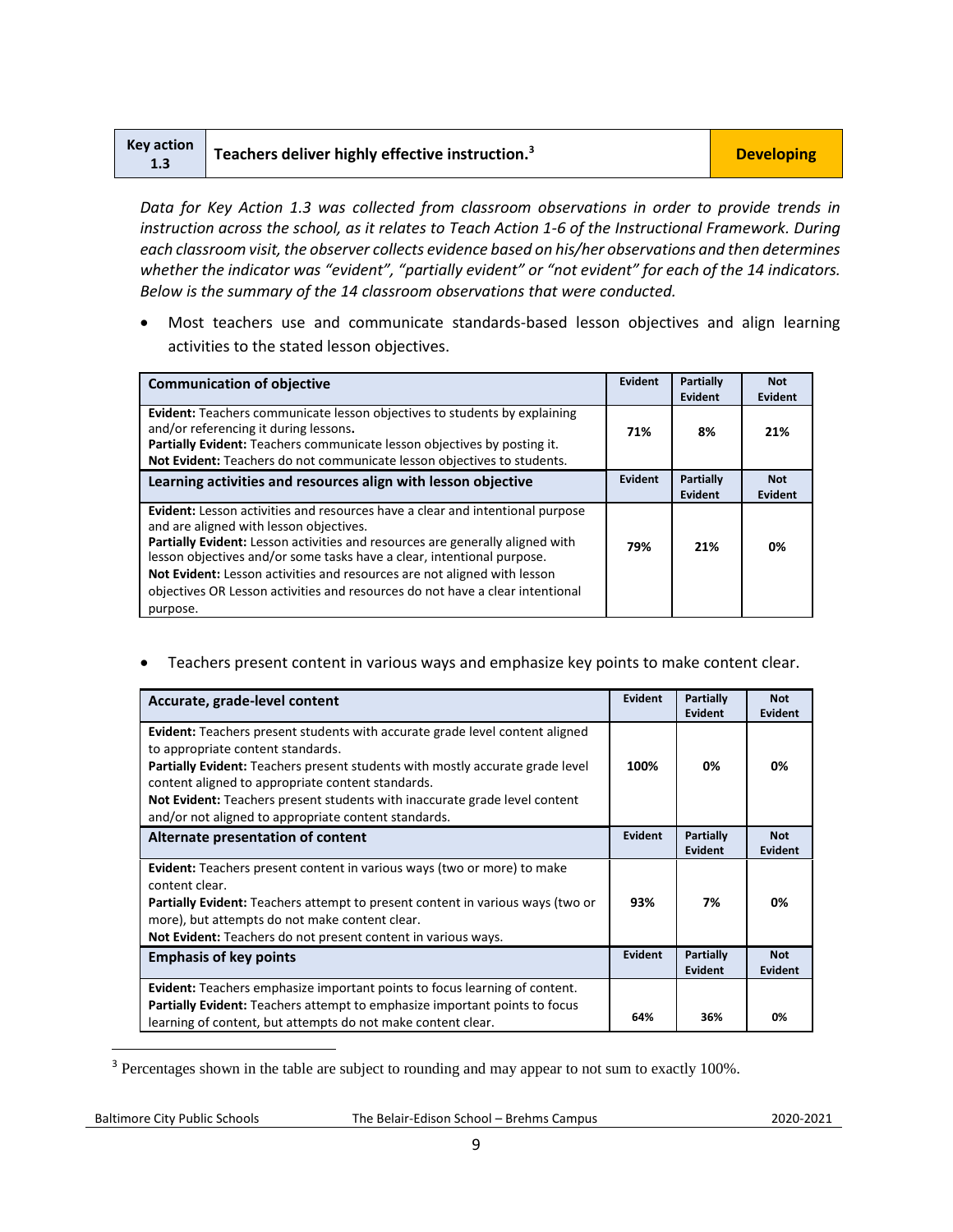| <b>Not Evident:</b> Teachers do not emphasize important points to focus learning of |  |  |
|-------------------------------------------------------------------------------------|--|--|
| .content                                                                            |  |  |

#### • Some teachers use multiple strategies and tasks to engage all students in rigorous work.

| Scaffolded and/or differentiated tasks                                                                                                                                                                                                                                                                                                                                                  | <b>Evident</b> | Partially<br>Evident | <b>Not</b><br>Evident |
|-----------------------------------------------------------------------------------------------------------------------------------------------------------------------------------------------------------------------------------------------------------------------------------------------------------------------------------------------------------------------------------------|----------------|----------------------|-----------------------|
| <b>Evident:</b> Teachers scaffold and/or differentiate tasks by providing access to<br>rigorous grade-level instruction for all students.<br>Partially Evident: Teachers attempt to scaffold and/or differentiated tasks, but<br>not all students are supported in accessing rigorous grade-level instruction.<br><b>Not Evident:</b> Teachers do not scaffold or differentiated tasks. | 79%            | 21%                  | 0%                    |
| Opportunities to engage with complex texts and tasks                                                                                                                                                                                                                                                                                                                                    | <b>Evident</b> | Partially<br>Evident | <b>Not</b><br>Evident |
| <b>Evident:</b> Students have opportunities and time to grapple with complex texts<br>and/or rigorous tasks.<br>Partially Evident: Students have opportunities to engage with complex texts<br>and rigorous tasks superficially.<br>Not Evident: Students have rare or no opportunities to engage with complex<br>texts and rigorous tasks.                                             | 43%            | 29%                  | 28%                   |

#### • Some teachers use evidence-dependent questioning.

| <b>Questions requiring justification</b>                                                                                                                                                                                                                                                                                                                                                            | <b>Evident</b> | <b>Partially</b><br>Evident | <b>Not</b><br>Evident        |
|-----------------------------------------------------------------------------------------------------------------------------------------------------------------------------------------------------------------------------------------------------------------------------------------------------------------------------------------------------------------------------------------------------|----------------|-----------------------------|------------------------------|
| <b>Evident:</b> Teachers asks questions that require students to cite evidence and<br>clearly explain their thought processes.<br>Partially Evident: Teachers ask questions that require students to explain<br>their thought processes or cite evidence but not both.<br>Not Evident: Teachers does not ask questions that require students to cite<br>evidence or explain their though processes. | 21%            | 50%                         | 29%                          |
| Clear and/or scaffolded questions                                                                                                                                                                                                                                                                                                                                                                   | Evident        | Partially<br>Evident        | <b>Not</b><br><b>Evident</b> |
| Evident: Teachers asks questions that are clear and scaffolded.<br>Partially Evident: Teachers asks questions that are somewhat unclear to<br>students or lack scaffolding.                                                                                                                                                                                                                         | 79%            | 21%                         | 0%                           |
| Not Evident: Teachers do not ask scaffolded questions.                                                                                                                                                                                                                                                                                                                                              |                |                             |                              |

#### • Some teachers check for student understanding and provide specific academic feedback.

| Informative checks for understanding                                                                                                                                                                                                                                                                                                                                                                                         | Evident | <b>Partially</b><br>Evident | <b>Not</b><br>Evident |
|------------------------------------------------------------------------------------------------------------------------------------------------------------------------------------------------------------------------------------------------------------------------------------------------------------------------------------------------------------------------------------------------------------------------------|---------|-----------------------------|-----------------------|
| Evident: Teachers conduct one or more checks for understanding that yield<br>useful information at key points throughout the lesson.<br>Partially Evident: Teachers attempt to conduct checks for understanding, but<br>checks may only yield some useful information.<br>Not Evident: Teachers do not check for understanding during the lesson. OR<br>Teachers' checks for understanding are inappropriate or ineffective. | 43%     | 43%                         | 14%                   |
| Specific, academic feedback                                                                                                                                                                                                                                                                                                                                                                                                  | Evident | Partially<br>Evident        | <b>Not</b><br>Evident |
| Evident - Teachers give specific academic feedback to communicate current<br>progress and next steps to move forward.<br>Partially Evident - Teachers give general academic feedback, but feedback<br>may not clarify next steps to move forward.                                                                                                                                                                            | 43%     | 57%                         | 0%                    |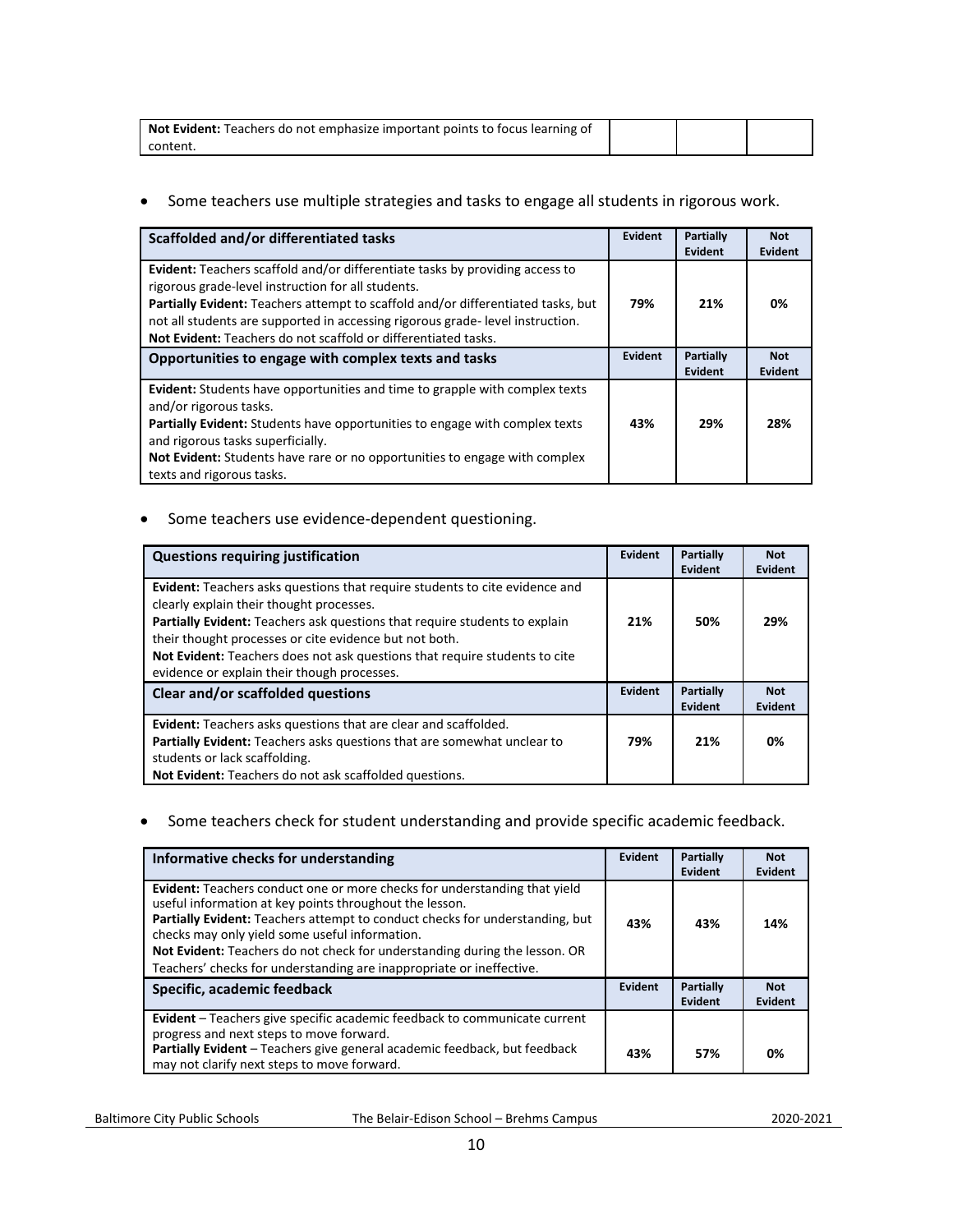| Not Evident - Teachers do not give academic feedback. OR When needed, |  |  |
|-----------------------------------------------------------------------|--|--|
| teachers do not address student misunderstandings.                    |  |  |

#### • Some teachers facilitate academic talk.

| Opportunities for student-to-student interaction                                                                                                                                                                                                                                                                                                                                                                                                                                                  | Evident | Partially<br>Evident        | <b>Not</b><br><b>Evident</b> |
|---------------------------------------------------------------------------------------------------------------------------------------------------------------------------------------------------------------------------------------------------------------------------------------------------------------------------------------------------------------------------------------------------------------------------------------------------------------------------------------------------|---------|-----------------------------|------------------------------|
| <b>Evident:</b> Teachers provide multiple or extended opportunities for student-to-<br>student interactions.<br><b>Partially Evident:</b> Teachers provide one opportunity for student-to-student<br>interactions.<br>Not Evident: Teachers provide no opportunity for student-to-student<br>interactions.                                                                                                                                                                                        | 0%      | 36%                         | 64%                          |
| <b>Evidence-based discussions</b>                                                                                                                                                                                                                                                                                                                                                                                                                                                                 | Evident | Partially<br>Evident        | <b>Not</b><br><b>Evident</b> |
| <b>Evident:</b> In most student-to-student interactions, students engage in<br>discussions with their peers to make meaning of content or deepen their<br>understanding.<br><b>Partially Evident:</b> In few student-to-student interactions, students engage in<br>discussions with their peers to make meaning of content or deepen their<br>understanding.<br>Not Evident: Students do not engage in discussions with their peers to make<br>meaning of content or deepen their understanding. | 0%      | 21%                         | 79%                          |
| Student academic talk                                                                                                                                                                                                                                                                                                                                                                                                                                                                             | Evident | <b>Partially</b><br>Evident | <b>Not</b><br><b>Evident</b> |
| Evident: Students use academic talk and, when necessary, teachers<br>consistently and appropriately support students in speaking academically.<br>Partially Evident: Students sometimes use academic talk, and teachers<br>inconsistently or inappropriately supports students in speaking academically.<br>Not Evident: Students do not use academic talk, and teachers does not<br>support students in speaking academically.                                                                   | 22%     | 64%                         | 14%                          |

\*Due to the COVID 19 pandemic, the shift to virtual learning, and the limitation of the recorded synchronous recorded lessons, two of the three indicators above (opportunities for student-tostudent interaction and evidence-based discussions) were not included in the calculation to determine the overall rating for this Key Action. The percentages for these indicators are provided for informational purposes only. The percentage for student academic talk was still included in the overall rating.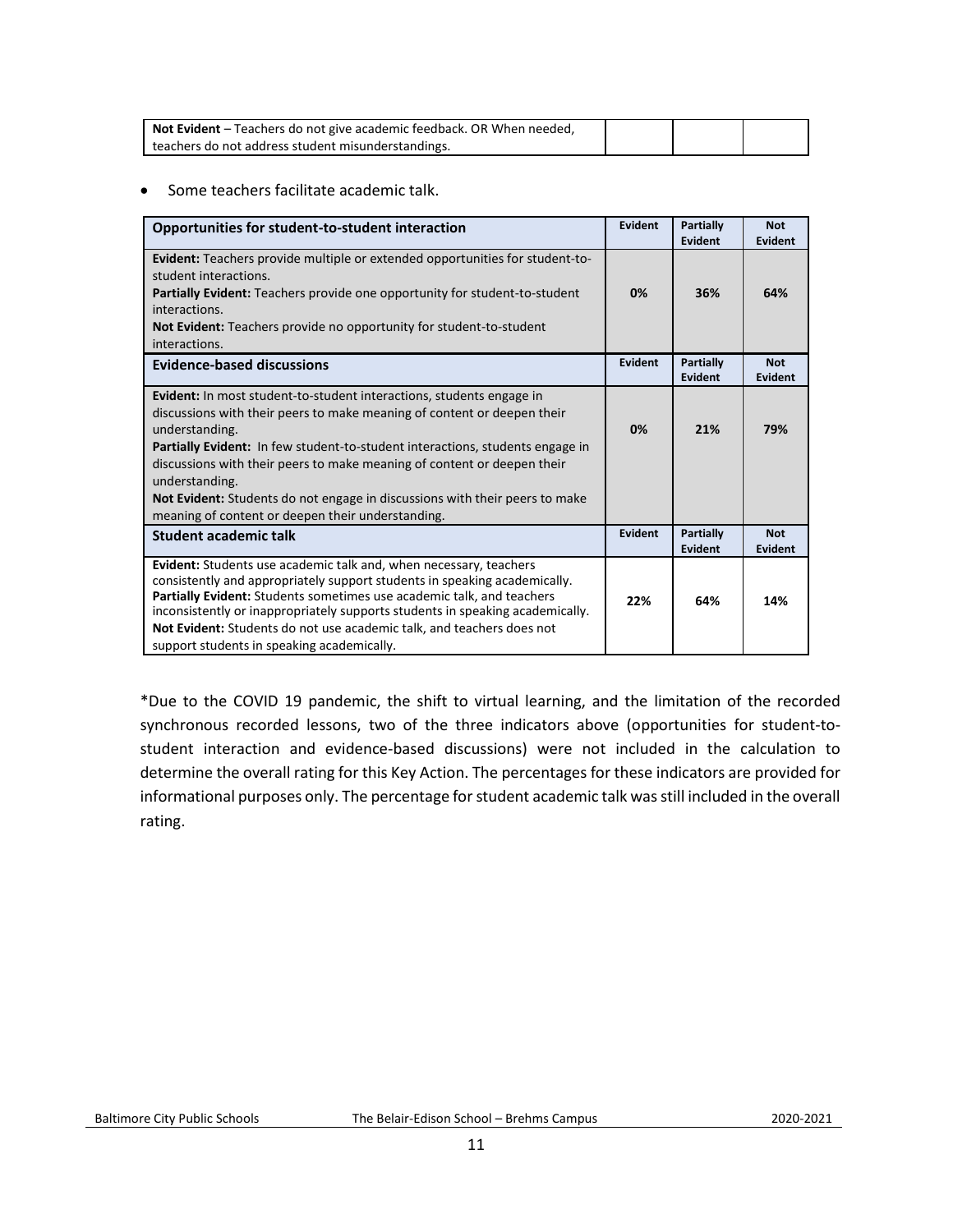|     | Key action   Teachers establish a classroom environment in which teaching and | <b>Not rated</b> |
|-----|-------------------------------------------------------------------------------|------------------|
| 1.4 | learning can occur.                                                           |                  |

#### • Teachers implement routines to maximize instructional time.

| <b>Maximized instructional time</b>                                                                                                                                                                                                                                                                                                                                                                            | Evident        | Partially<br><b>Evident</b>        | <b>Not</b><br>Evident        |
|----------------------------------------------------------------------------------------------------------------------------------------------------------------------------------------------------------------------------------------------------------------------------------------------------------------------------------------------------------------------------------------------------------------|----------------|------------------------------------|------------------------------|
| <b>Evident:</b> Students re only idle for very brief (less than 2 minutes) periods of<br>time while waiting for teachers.<br><b>Partially Evident:</b> Students may be idle for short periods of time (2-4)<br>minutes) while waiting for teachers.<br>Not Evident: Students may be idle for significant periods of time (4 minutes)<br>or more) while waiting for teachers.                                   | %              | ℅                                  | %                            |
| Smooth routines and procedures                                                                                                                                                                                                                                                                                                                                                                                 | <b>Evident</b> | <b>Partially</b><br><b>Evident</b> | <b>Not</b><br><b>Evident</b> |
| Evident: Routines and procedures run smoothly with minimal or no<br>prompting from the teachers.<br>Partially Evident: Routines and procedures run smoothly with some<br>prompting from the teachers.<br>Not Evident: Routines and procedures are in place but require significant<br>teachers prompting and direction. OR There are no evident routines or<br>procedures, so the teachers direct all of them. | %              | %                                  | %                            |

#### • Teachers build a positive, learning-focused classroom culture.

| <b>Teacher-to-student interactions</b>                                                                                                                                                                                                                                                                                                                                                           | Evident        | Partially<br><b>Evident</b> | <b>Not</b><br>Evident |
|--------------------------------------------------------------------------------------------------------------------------------------------------------------------------------------------------------------------------------------------------------------------------------------------------------------------------------------------------------------------------------------------------|----------------|-----------------------------|-----------------------|
| Evident: Teacher interactions with students are positive and respectful.<br>Partially Evident: Some interactions among teachers and students<br>demonstrate a positive rapport and respect while other interactions<br>demonstrate a lack of rapport/respect.<br>Not Evident: Little to no interactions among teachers with students<br>demonstrate a positive rapport/mutual respect.           | %              | %                           | %                     |
| <b>Student-to-teacher interactions</b>                                                                                                                                                                                                                                                                                                                                                           | <b>Evident</b> | Partially<br>Evident        | <b>Not</b><br>Evident |
| <b>Evident:</b> Student interactions with teachers are positive and respectful.<br>Partially Evident: Some interactions among students and teachers<br>demonstrate a positive rapport/mutual respect while other interactions<br>demonstrate a lack of rapport/respect.<br>Not Evident: Little to no interactions among students with teachers<br>demonstrate a positive rapport/mutual respect. | %              | %                           | %                     |
| <b>Student-to-student interactions</b>                                                                                                                                                                                                                                                                                                                                                           | Evident        | <b>Partially</b><br>Evident | <b>Not</b><br>Evident |
| Evident: Student-to-student interactions are positive and respectful.<br><b>Partially Evident:</b> Some interactions among students demonstrate a positive<br>rapport/mutual respect while other interactions demonstrate a lack of<br>rapport/respect.<br>Not Evident: Little to no interactions among students demonstrate a<br>positive rapport/mutual respect.                               | %              | %                           | %                     |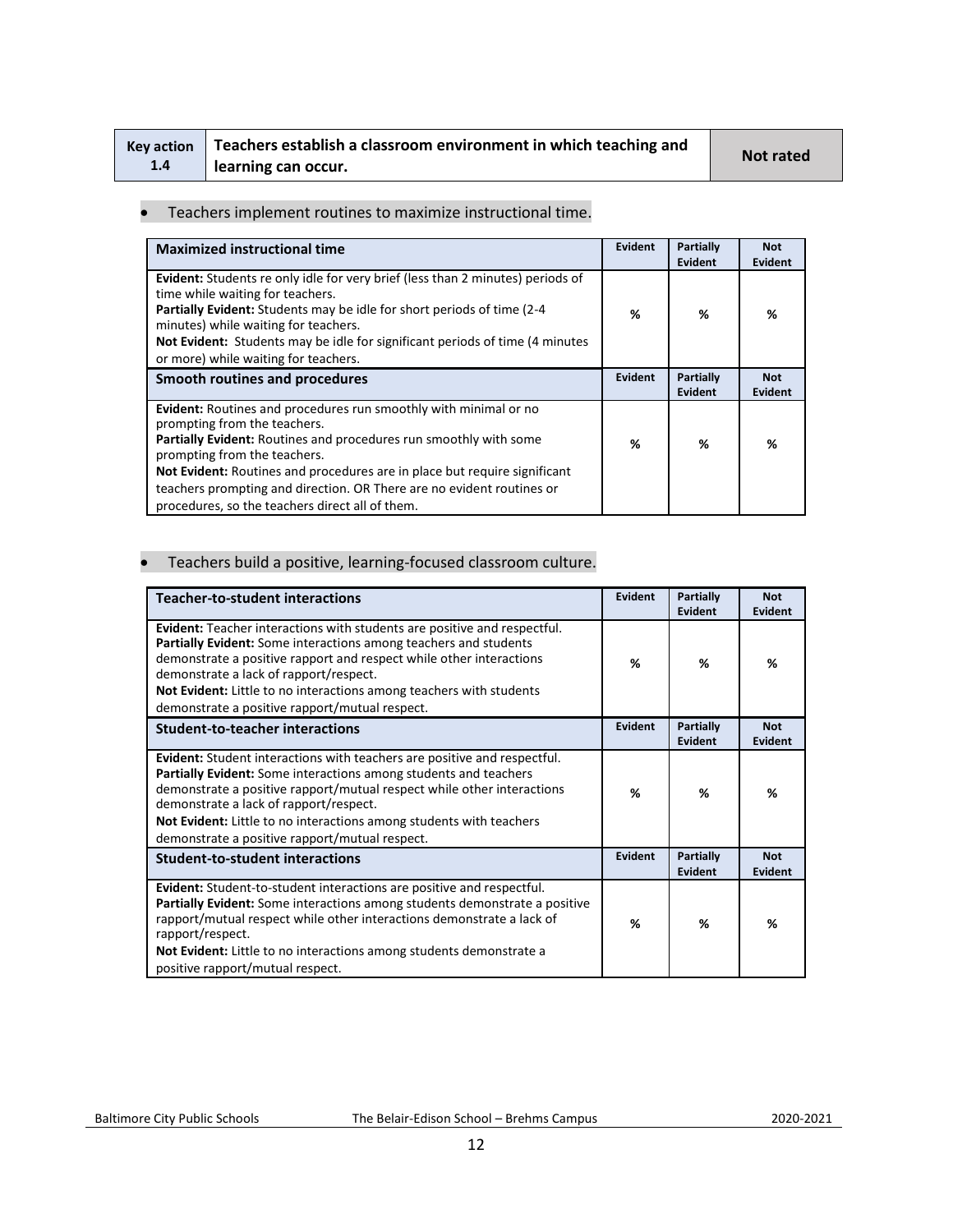• Teachers reinforce positive behavior and redirect off-task or challenging behavior, when needed.

| Reinforce positive behavior                                                                                                                                                                                                                                                                                                                                                                                                                                                                                                                                  | Evident | <b>Partially</b><br>Evident | <b>Not</b><br>Evident        |
|--------------------------------------------------------------------------------------------------------------------------------------------------------------------------------------------------------------------------------------------------------------------------------------------------------------------------------------------------------------------------------------------------------------------------------------------------------------------------------------------------------------------------------------------------------------|---------|-----------------------------|------------------------------|
| <b>Evident:</b> Teachers promote and reinforce positive behavior.<br>Partially Evident: Teachers occasionally acknowledge positive behavior but                                                                                                                                                                                                                                                                                                                                                                                                              |         |                             |                              |
| focus more on negative behavior.<br>Not Evident: Teachers primarily focus on negative behavior.                                                                                                                                                                                                                                                                                                                                                                                                                                                              | %       | %                           | %                            |
| <b>On-task behavior</b>                                                                                                                                                                                                                                                                                                                                                                                                                                                                                                                                      | Evident | <b>Partially</b><br>Evident | <b>Not</b><br><b>Evident</b> |
| <b>Evident:</b> Students are on-task and active participants in classwork and<br>discussions.<br><b>Partially Evident:</b> Some students exhibit frequent off-task behavior in the<br>classroom. AND/OR Most students exhibit occasional off-task behavior in<br>the classroom.<br><b>Not Evident:</b> Students exhibit consistent off-task behavior in the classroom.                                                                                                                                                                                       | %       | %                           | %                            |
| Time impact of redirection/discipline of off-task behavior                                                                                                                                                                                                                                                                                                                                                                                                                                                                                                   | Evident | Partially<br>Evident        | <b>Not</b><br><b>Evident</b> |
| <b>Evident:</b> Teachers address behavioral issues (if any) with minimal interruption<br>to instructional time (less than 2 minutes).<br>Partially Evident: Teachers address behavioral issues with some interruption<br>to instructional time (2-4 minutes).<br>Not Evident: Teachers address behavioral issues in a manner that does not<br>fully solve the issue causing significant interruption to instructional time (4)<br>minutes or more). OR Teachers does not address behavioral issues, allowing<br>student misbehavior to continue or escalate. | %       | ℅                           | %                            |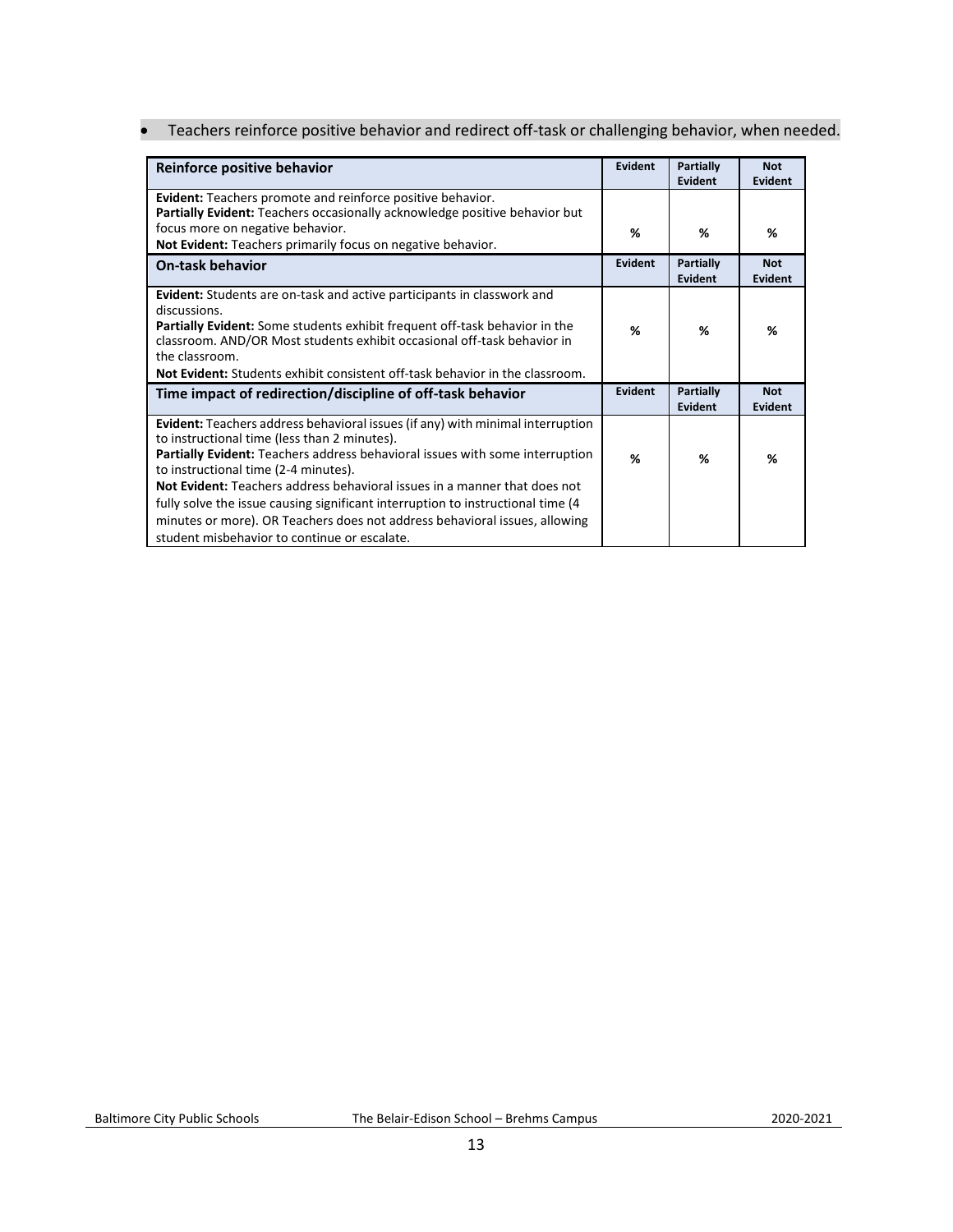#### <span id="page-13-0"></span>**Domain 2: Talented People**

|     | Key action $\parallel$ The school implements systems to select effective teachers and | Not rated |
|-----|---------------------------------------------------------------------------------------|-----------|
| 2.1 | staff whose skills and beliefs meet the needs of the school.                          |           |

- School leadership has implemented organizational structures for selection and/or placement across staffing positions that addresses student well-being and academic performance.
- School leadership recruits' candidates using multiple stakeholders and measures to assess each candidate's qualifications in alignment with school needs.

| <b>Kev action</b> | The school develops teacher and staff capacity through | <b>Highly Effective</b> |
|-------------------|--------------------------------------------------------|-------------------------|
| 2.2               | individualized support and professional development.   |                         |

- School leadership ensures the implementation of a mentoring program, when applicable, to support the development of all new teachers and staff and monitors the program's effectiveness. According to school leadership, teachers and the operator, early career teachers in their first through third year of teaching receive instructional support from their community leaders (who are experienced teachers) through coaching cycles, which include supports such as planning, professional development, modeling, observations (peer and otherwise) and even co-teaching, based on needs. Further, teachers stated that they can also receive support with aspects of teaching such as progress reports and navigating online platforms such as Infinite Campus. School leadership and teachers added that the official mentor is a staff member (guidance counselor) who conducts monthly meetings with teachers to check in on their mental health and wellness. Continuing, school leadership reported that teachers participate in a New Teacher Institute, which includes a tour of the neighborhood and on-boarding to the "Afya Way," which review of New Teacher Summer Institute (NTSI) planning documents, agendas and surveys confirmed. Review of an NTSI presentation revealed topics included Afya Baltimore, Inc commitments, Strategic Plan, Areas of Focus, Campus Expectations and Curriculum. Lastly, regarding oversight, school leadership indicated that they check in with teachers to determine progress, and review student work. Review of coaching team notes, new BEE Zoom monthly meeting flyers, invitations, and agendas confirmed meetings and supports.
- School leadership uses multiple methods to provide timely support and interventions to struggling teachers and staff as indicated by data and/or informal or formal observations. In focus groups, school leadership and teachers stated that struggling teachers can be identified through observations (formal and informal), data, during meetings, and teachers can self-identify as well if they need assistance. School leadership and teachers added that supports include model lessons, lesson planning support, behavior plans, professional development and additional observations. Further, school leadership noted that no teachers are currently on Performance

Baltimore City Public Schools The Belair-Edison School – Brehms Campus2020-2021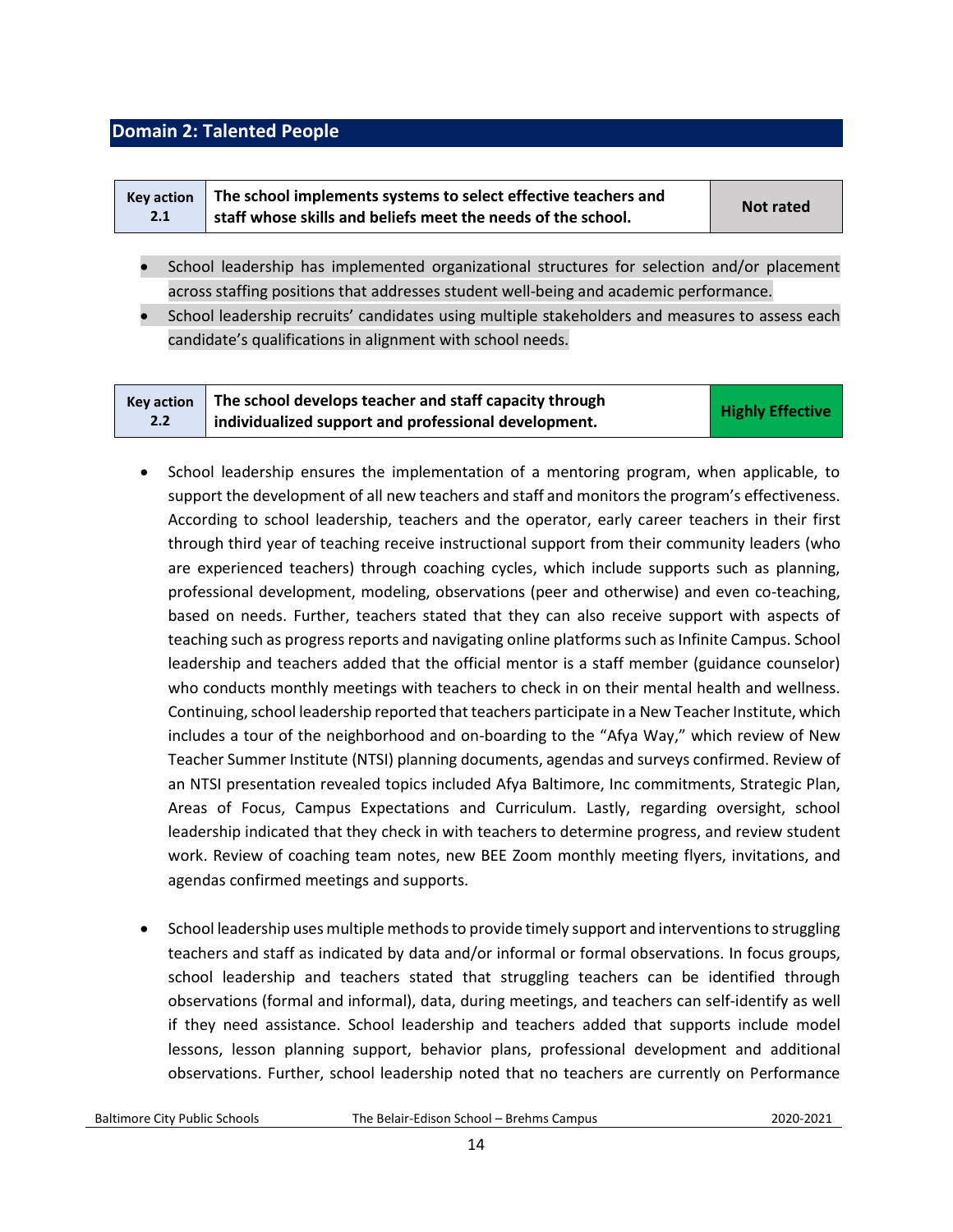Improvement Plans (PIPs). Continuing, school leadership and teachers reported that some teachers have struggled with use of technology due to the virtual learning environment this year and have received support around technology and student engagement, which review of IT office hours for teachers, a google 101 presentation and YouTube support videos links for technology needs confirmed. Lastly, teachers and school leadership indicated that teachers have improved as a result of supports provided. Review of emails revealed support from coaches to teachers through classroom visits, as well as collaboration between school-based coaches and Teach For America coaches. Review of a support log (with dates, discussion and next steps) for a teacher also confirmed supports.

• School leadership engages all staff in differentiated professional development based on identified needs. According to school leadership, teachers, and the operator, the focus of professional development for the current year has been on the use of online platforms tailored to virtual learning and student engagement, such as Google Classroom, Zoom, Freckle math and Raz Kids for literacy. School leadership, teachers and the operator added that another focus has been on restorative practices, which is new in the elementary space for this year, to support climate and culture at the school. Further, school leadership, teachers and the operator noted a focus on improving knowledge of standards and training on the Anet assessment, supported by a coach. Continuing, school leadership and teachers reported that teachers have choice as it relates to professional development, so it can be differentiated according to need/interest, as well as grade or subject area, and they sign up for various offerings weekly, which review of differentiated professional development feedback confirmed; teachers also indicated that there is professional development specifically for para-educators. Teachers also noted that there is professional development to support teachers' emotional wellness. Lastly, regarding impact, school leadership and teachers indicated that teachers complete surveys after professional development to assess the benefit and also look at implementation of learning. Review of professional development documents such as community chat and chew agendas, presentations and schedule confirmed a focus on aforementioned topics. Review of a staff professional development presentation from the return to school confirmed topics included the following: ABI Priorities, Teacher responsibilities, Virtual Systems, House System, Google Classroom, Using Zoom, BE Tutoring Program and Various Asynchronous PD Topics.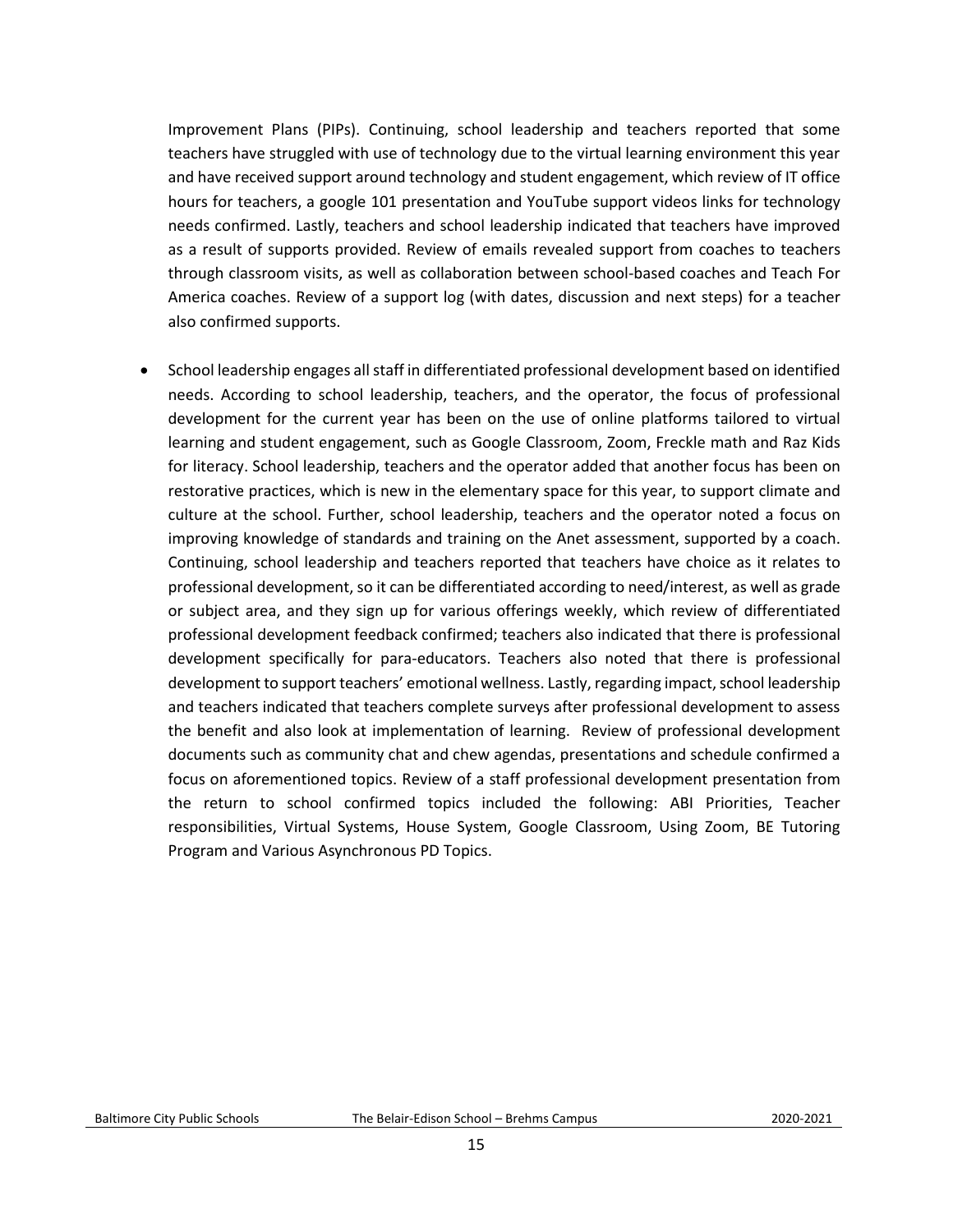#### <span id="page-15-0"></span>**Domain 3: Vision and Engagement <sup>4</sup>**

**Key action 3.1 The school has a clear vision and mission that promotes studentcentered, culturally relevant learning that prepares students for future success.** 

**Effective**

- Most of the school community shares a clear understanding of the school's mission and vision, including a clear understanding of initiatives and values, that support high student achievement. According to school leadership, teachers, staff, and the operator and board, the school's mission and vision is focused around three pillars of health – academic/intellectual, social-emotional and physical/nutritional. Stakeholders added that the mission and vision are communicated through Friday communication with families, daily announcements, discussion at events, social media and the school's website. However, when probed, students and families could not clearly articulate elements of the mission and vision, but instead generally noted the values and activities. Further, school leadership, teachers, the board, operator, students, and families all stated that the mission and vision are manifested through the "Afya Way," which includes community agreements, 10 expectations, and the house system (similar to Harry Potter, and into which all staff and students are sorted and remain for their tenure at the school, with monthly house days). Continuing, stakeholders stated that regular events such as BEWAP (Wellness Ambassadors Program - a monthly program that promotes exercise and nutrition, including Zumba and cooking nights) and BE in the mix (which has included art night, game night). Lastly, school leadership, teachers and parents noted partnerships are aligned with the mission and vision, which are detailed below. Review of pictures confirmed the commitments, community agreements, house system, while review of flyers, handbooks and Open House materials confirmed the mission and vision and programming such as BEWAP.
- School leadership ensures that the school's programs are culturally relevant and incorporate skills for  $21^{st}$  century success. In focus groups, school leadership, teachers, the board, operator, parents and students reported that through virtual career days and field trips, students have been exposed to various experts in the Baltimore community, such as local authors, scientists and artists. Stakeholders added that through Be in the Mix, trivia nights have been focused around Women's History month and Black History month was also celebrated this year, with a showcase during morning meetings to spotlight noteworthy figures; parents and teachers indicated that current events, such as the incident at the Capitol, were also discussed and unpacked with students in their classes. Regarding preparation for the future, stakeholders noted that students are using technology such as laptops and hot spots in the virtual learning space, as well as online platforms such as Google Classroom and Nearpod, and they collaborate in break out rooms.

 $\overline{\phantom{a}}$ 

<sup>&</sup>lt;sup>4</sup> Only two students participated in the student focus group.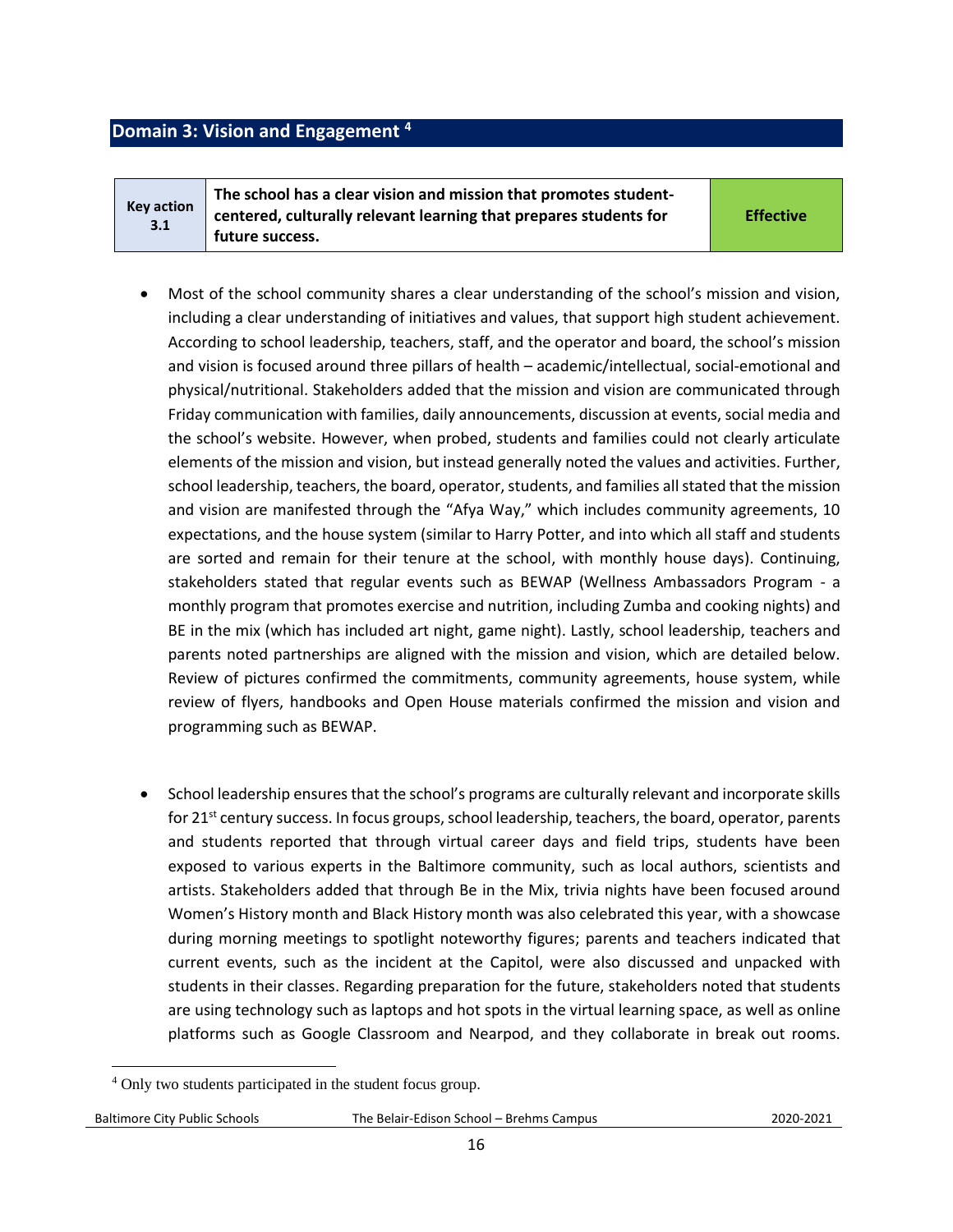Further, critical thinking is pushed through Number Talks (a process through which students share their thinking around problems and work together to solve them) and the Reach for Reading and National Geographic curriculums, as well as out of school opportunities such as debate club and community cleanups. Lastly, stakeholders indicated the school has a Genius Bar, which served to familiarize staff and students with online platforms and troubleshoot technology challenges when necessary, at school or in students' homes. Review of flyers, presentations, letters and more confirmed events such as the Virtual Career Fair and Black and Women's History Month celebrations.

#### **Key action 3.2 The school cultivates and sustains open communication and decision-making opportunities with families and the community. Highly Effective**

• The school implements systems to build strong relationships with families and garners feedback in order to make schoolwide decisions. According to stakeholders – school leadership, teachers, the operator, board, families and students - the school hosts weekly Be in the Mix and monthly BEWAP family events, as noted earlier, to build a sense of community. Stakeholders added that the school communicates through a variety of avenues, including positive phone calls tracked through phone logs, weekly newsletters, emails, robocalls, daily announcements, class dojo, social media, and even in person (socially distanced) events such as Beep and Greet Open House and Trick or Treat; stakeholders indicated that the school also calls home daily and conducts home visits for families and students who are not engaged. Further, school leadership, teachers, families, students and the operator stated that the school has a School Family Council (SFC) in which committees report out on school progress monthly to families, and surveys are administered to garner feedback from families, regarding topics such as re-opening, curriculum, the house system and fundraisers. Lastly, teachers noted that school has conducted parent workshops for families on topics such as navigating technology and also has an emergency fund to support families with basic needs during the pandemic, such as cleaning supplies, groceries and more. Review of flyers confirmed access to hotspots, supplies and meals, and review of flyers, letters, emails, and agendas confirmed events such as Beep and Greet, Be in the Mix, SFC, BEWAP, spirit week and more. Review of an SFC agenda from October revealed topics included the following: Principal's report, achievement, family and community engagement, attendance, virtual learning committee reports, upcoming events and community partners: BENI, Burning Hearts - winter coat drive, Family Lego party, Civic Works – Supporting families with utility bills, project lightbulb, affordable produce program, Enoch Pratt – Beatbox and Rap with Max Beat, homework help program , Girl Scouts – Supporting a Girl Scout Troop, Port Discovery – Pop up Playdate with Port Discovery.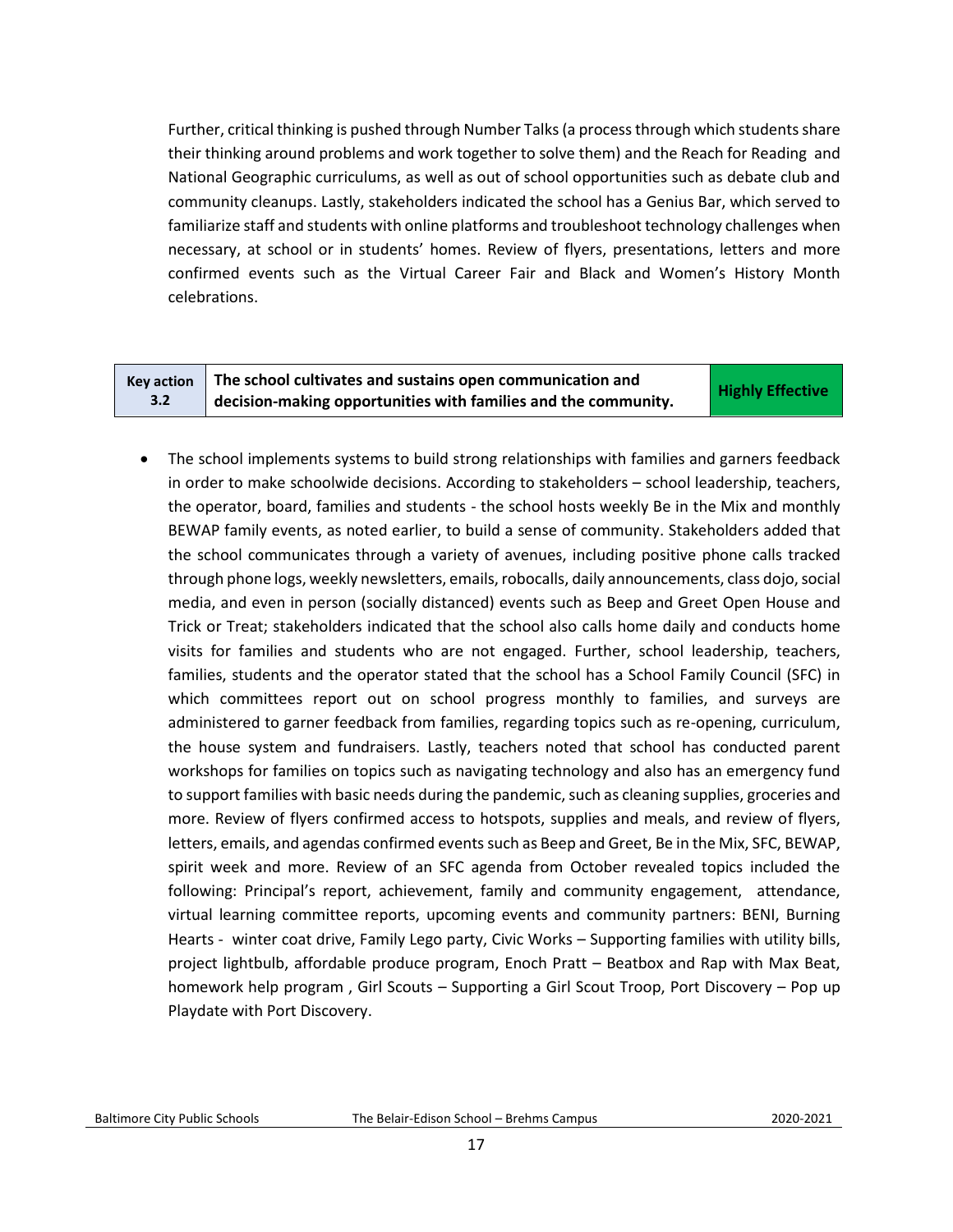• The school builds strong relationships with community stakeholders and leverages resources to meet the needs of students and the school. In focus groups, school leadership, teachers, and the operator reported that the school has a community school coordinator who supports active engagement of community partnerships and needed resources/supports, which include Port Discovery (provision of summer program and learning packets for students), Love Baltimore Ministry (backpack, school supply and Thanksgiving basket donation), Enoch Pratt library (internet access and a space for students). Parents and school leadership added that Civic Works provides employment opportunities for families, while Ceasefire Baltimore supports Be in the Mix events. Further, school leadership, teachers and families noted additional partners such as Colgate (free toothbrushes), Threshold (food resources), Scholastic (free books), local museums (STEM kits), Continuing, the operator noted that the Goldseker Foundation supporting the merging of the school, while a generous donation from the Meyerhoff supported beautification efforts and outdoor play. Lastly, school leadership noted a section of the school newsletter is assigned to partners, and they can participate in and report out through School Family Council meetings. Review of Belair-Edison Community Think Tank partnership list and supports, flyers, emails and photos confirmed aforementioned partnerships and their supports for the school.

| <b>Key action</b><br>3.3 | The climate and culture of the school creates a welcoming learning<br>environment that meets the academic, social, and emotional needs<br>of each student. | <b>Not rated</b> |
|--------------------------|------------------------------------------------------------------------------------------------------------------------------------------------------------|------------------|
|--------------------------|------------------------------------------------------------------------------------------------------------------------------------------------------------|------------------|

- The school implements and monitors school protocols that create an environment where students, staff, and families feel welcome and safe.
- The school develops proactive systems that support individual students' social, emotional, and socioeconomic needs.
- School leadership establishes consistent structures to recognize and celebrate student achievement.
- School leadership establishes consistent structures that demonstrate value and recognition of staff.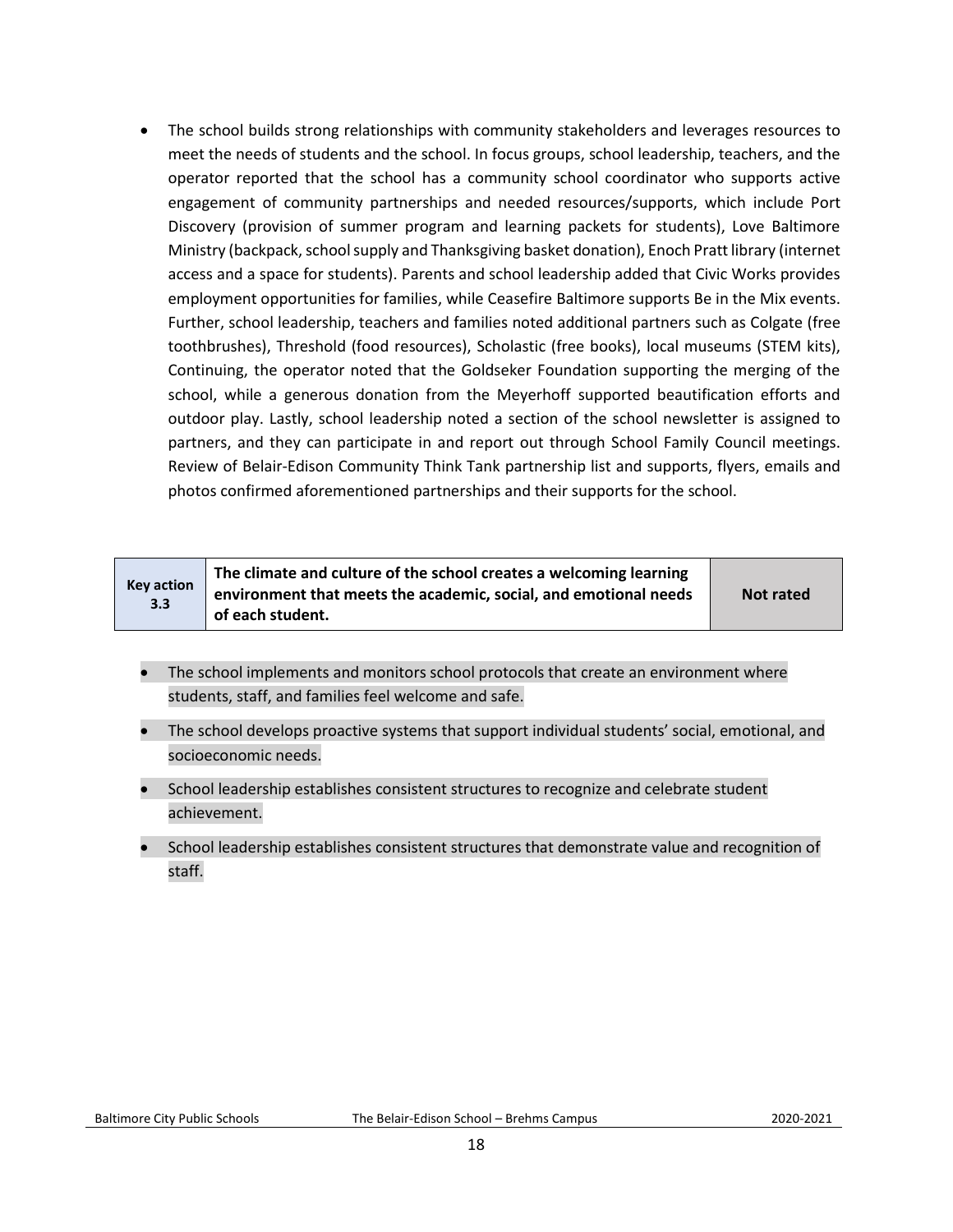#### <span id="page-18-0"></span>**Domain 4: Strategic and Professional Management**

|     | Key action $\parallel$ The school establishes clear goals for student achievement and | <b>Developing</b> |
|-----|---------------------------------------------------------------------------------------|-------------------|
| 4.1 | tracks progress toward goals.                                                         |                   |

• School leadership collaborates with teachers to establish and communicate goals for the improvement of student learning and strategies aligned to the goals; however, the goals are not measurable. According to school leadership, teachers, the board and the operator, the school year began with a goal of providing access to technology to engage students in virtual learning, then moved to meaningful grade level work and evolved over time to ultimately include a focus on attendance and achievement; at the time of the visit, the school was also focused on health and safety with the return to in-person learning. Although school leadership and teachers noted a historical focus on one year's growth, being on grade level or performing at the median nationally based on standardized assessments compared to a network of schools, most stakeholders noted that for the current year, a target for the academic goals had not been established due to the pandemic. However when probed, school leadership, teachers and the operator added that improvement goals are based on ANet for ELA and math for the current academic year, as well as DIBELS in the younger grades, and the climate goal is centered around improving attendance; some stakeholders noted a goal of 80%, aligned with the district goal, while others indicated it was over 90%. Further, school leadership, teachers and the operator stated that goals were developed by the administration, the ILT and the operator, and communicated to staff through professional development and team meetings with staff, and to families through the School Family Council meetings; teachers indicated they provided feedback on goals in team meetings, based on data from the previous year and the beginning of year benchmark data. Regarding strategies, school leadership, teachers, and the operator reported that for attendance, there is an attendance committee that meets monthly to plan incentives, SST supports interventions for students who are not engaged, and the restorative practice team also supports engagement through home visits. Continuing, stakeholders noted that academic strategies, which were determined in part by grade level teams as well as committees, include use of the data protocol, small groups and individual tutoring, and interventions/online platforms (Raz plus, Freckle, Amplify and more). Review of the ABI instructional priorities revealed a focus on ELA, math, assessment and intervention. Review of the strategic plan overview and progress meeting notes in which the leadership team and operator participated confirmed that attendance by grade was noted for each month, and also included notes on attendance and reading foundation focus and action plans for ANet.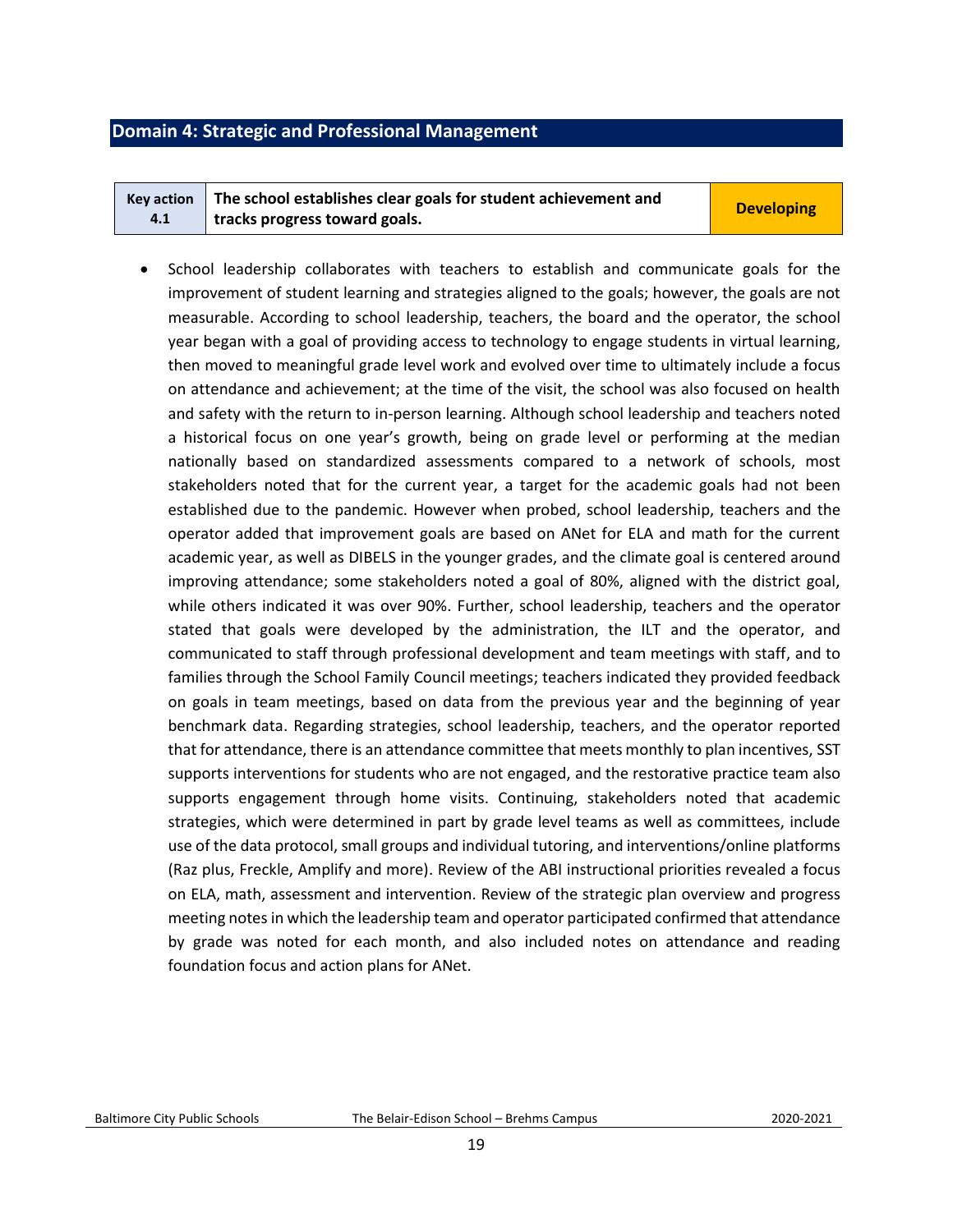• School leadership and all staff participate in regular analysis of data and instructional practices to monitor progress, revisiting and adjusting action plans as needed. In focus groups, school leadership, teachers and the operator reported that teachers meet weekly in grade level meetings to review data, and grade level attendance is shared daily with staff. Teachers added that they also have the opportunity to review data for the grades above and below, but in regards to schoolwide data, school leadership indicated it was too difficult to share with the entire staff on a regular basis, though historically this had been done in staff meetings at regular intervals throughout the year after assessments were administered. Further, school leadership and teachers noted that committees review attendance and academic data as well. Regarding adjustments, school leadership and teachers indicated that alternative learning plans were put in place for students who were difficult to engage in virtual learning, and strategies are being re-visited and adjusted regularly in team meetings at the grade level, such as adjustments to small groups or a focus on vocabulary. Review of documents including the ANet A1 data analysis overview, A2 data snapshot and action plans confirmed analysis of ANet after benchmarks were administered and a shift in strategies, such as small groups and guided reading.

#### **Key action 4.2 School leadership allocates and deploys the resources of time, human capital, and funding to address the priority growth goals for student achievement. Effective**

• Budget distributions and resource allocations are aligned to school goals and priorities that support equitable learning environments. According to all stakeholders – the operator, school leadership, teachers, families, and students- the biggest investment for the current academic year, given that the majority of the year was conducted virtually, was technology, particularly computers and hot spots for students, to ensure that all students had access to instruction. The operator clarified that approximately 500 computers and 100 hotspots were purchased. School leadership, the operator, and teachers added that another priority aligned with virtual instruction was staff training and development on use of technology and personalized learning platforms, such as Freckle, Amplify and Raz Kids. Further, school leadership, the operator, and teachers stated that because all students in the elementary school had the option to return to in person learning at the time of the site visit, large investments had also been made in health and safety, such as a PPE gear (desk shields, air purifiers, and more). Continuing, school leadership, teachers, students and the operator reported that supplies were provided to students to support engagement in learning. Lastly, school leadership noted that staff and families had an opportunity to view and provide input on budget priorities at a recent School Family Council (SFC) meeting; though staff and families did not confirm this, review of an SFC presentation confirmed that the budget was shared at an SFC meeting, and a survey was administered to garner feedback on priorities. Review of a budget addendum for the current academic year revealed that additional funds had also been allocated for tutoring in early grades, staffing to support small class size and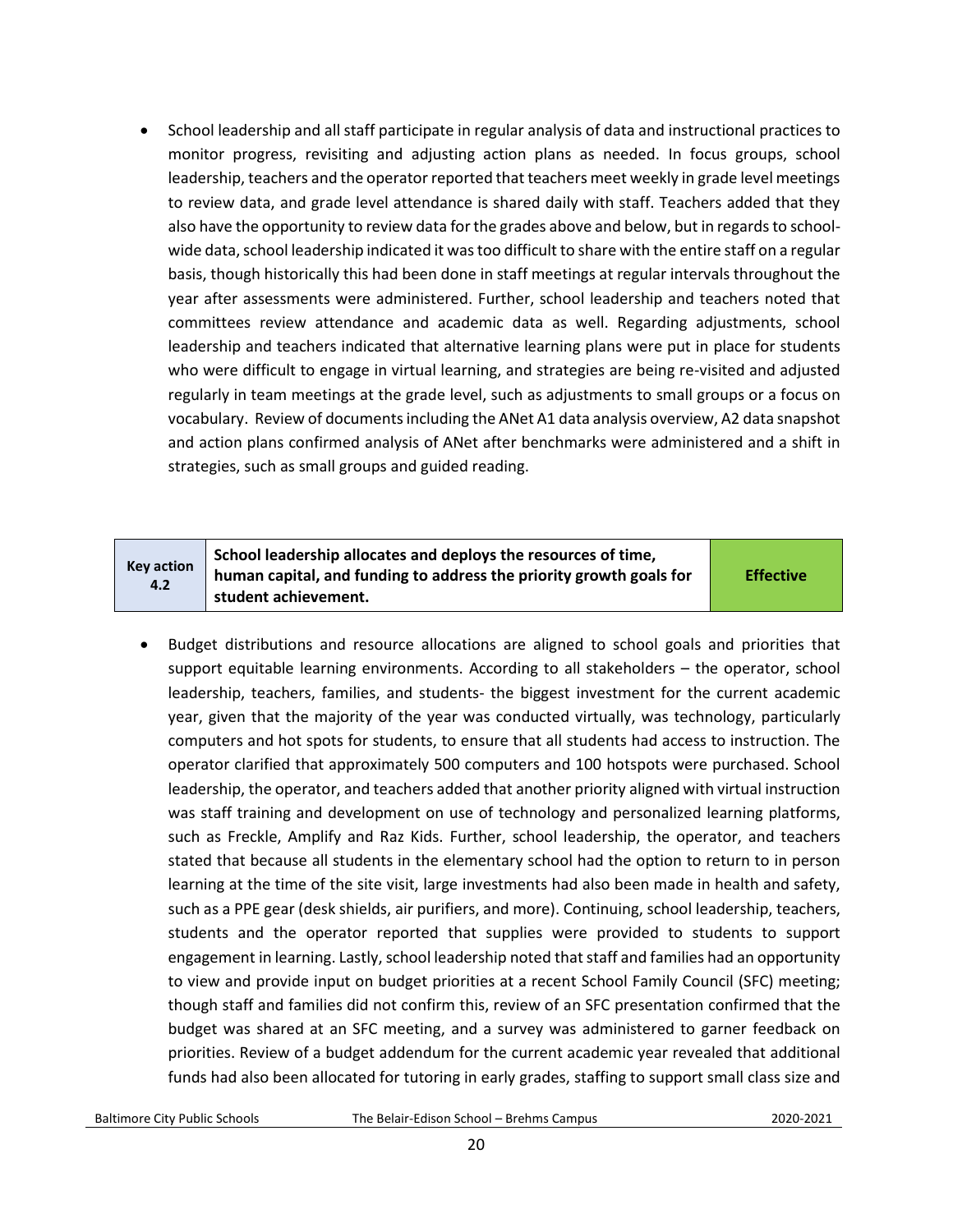family engagement, restorative practices, staff to support IEPs, technology, and more. Lastly, review of a letter to families discussed the ABI schools virtual learning family support fund for technology, school supplies, tutoring and other virtual learning needs.

- School leadership leverages staff in key roles in support of school-wide goals. In focus groups, school leadership, teachers and the operator reported that teachers serve on committees aligned with priority areas, such as virtual learning, achievement, attendance, family and community engagement, for which teachers can choose based on their interest, and which includes teachers from mixed grade levels. School leadership and teachers added that teachers also present professional development to peers based on their expertise in half-day professional development days, and a staff member serves as a teacher mentor. Lastly, regarding oversight, teachers noted that they sign in for meetings and their work in accessible via a google drive, and committees present during School Family Council meetings. Review of committee notes confirmed attendance, virtual learning, achievement and family and community engagement committee meetings.
- School leadership leverages common staff time to focus on professional learning and collaboration in support of student achievement. According to school leadership and teachers, teachers meet weekly in grade level team meetings which are facilitated by community leaders, and regular agenda items include planning for the week (learning summaries), pacing checks, data cycles and analyzing students' work. School leadership and teachers added that students of concern are also discussed, and teachers may share suggestions or strategies. Further, teachers indicated that special education teachers may also meet with them to discuss supports for students with disabilities. Review of collaborative planning meeting notes confirmed that teachers and staff discuss planning, pacing, student concerns, and analyze student work and data. Agendas also revealed that teachers discuss grows and glows in regards to instruction and also general areas.

|     | $\overline{a}$ Key action $\overline{a}$ School's board of trustees (or operator) provides competent | <b>Effective</b> |
|-----|------------------------------------------------------------------------------------------------------|------------------|
| 4.3 | I stewardship and oversight of the school.                                                           |                  |

• The governing board and operator maintain essential knowledge of the school and provide oversight of the academic program. According to school leadership, the board and operator, the operator meets weekly with principals throughout the charter network, as well as with individual principals. Review of principal weekly check-in meeting notes confirmed regular meetings between the operator and principals. School leadership, the board and the operator added that there is a retreat each summer, during which principals reflect on the previous year and create goals for the upcoming year, resulting in the development of the strategic plan, aligned with the mission and vision of the school; for this year, a virtual learning plan was also developed. Review

Baltimore City Public Schools The Belair-Edison School – Brehms Campus2020-2021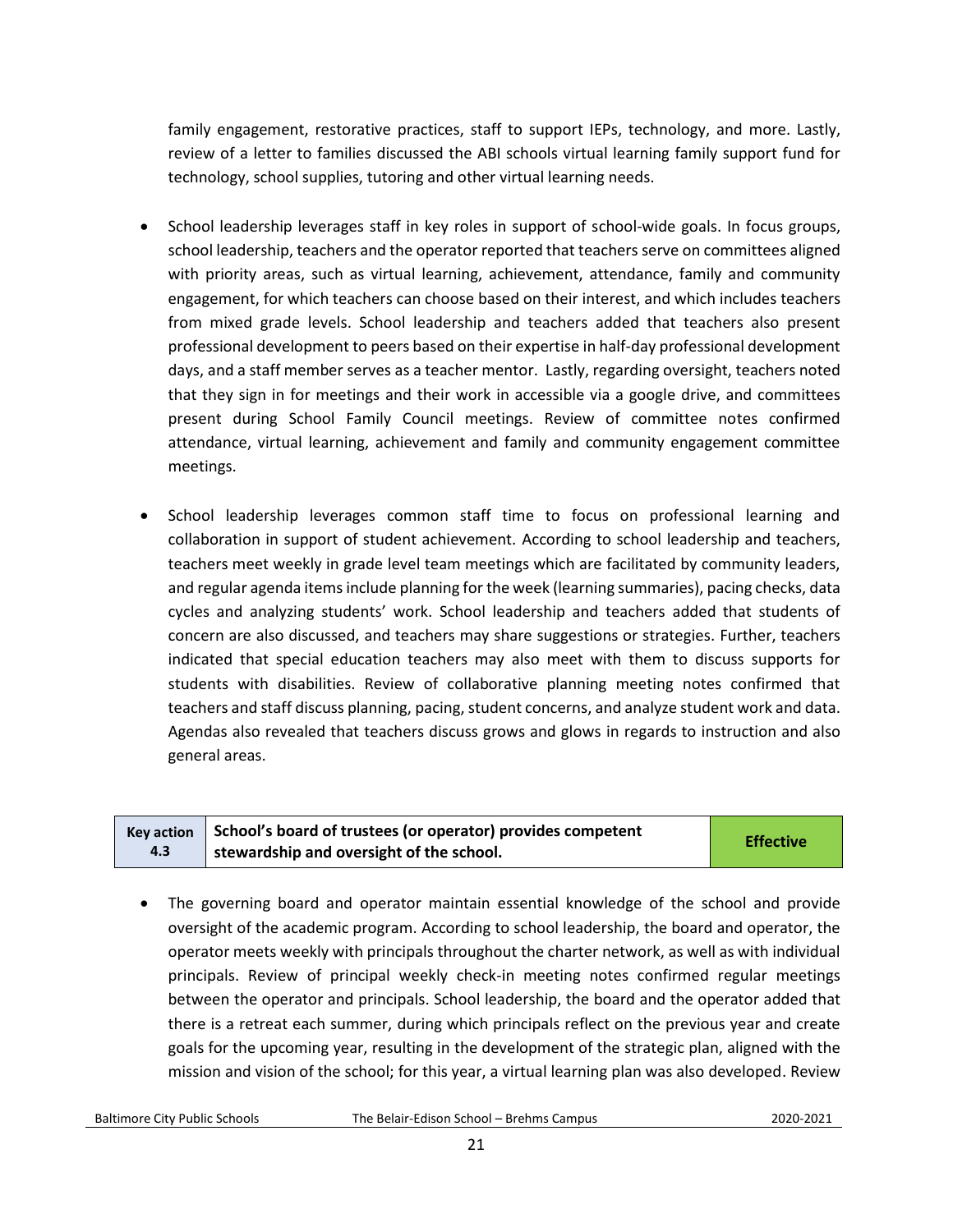of the summer strategic planning notes included options for the return to school for the current year (full remote, hybrid, etc.) and notes on curriculum, programming and SEL training. Further, the operator noted that the operator serves as a liaison between the school and the board, sharing information about the broader mission and goals, connecting the board to various communication streams including the website and social media, and also sharing more detailed progress reports and data summaries by grade level; this year, an external evaluator was also contracted to conduct a survey to garner feedback on virtual learning from teachers, families and students, which review of a PowerPoint presentation on the evaluation confirmed. Continuing, school leadership, the board and the operator noted that data is provided in board meetings to monitor progress and make improvements as needed, including ANet interim assessments, DIBELS, attendance, and more; the board shared that strategies included restorative practice, data analysis and unfinished work. Lastly, the board confirmed the historical school-wide goals of one year's growth or being on grade level for ANet and an 80% attendance rate. Review of the strategic plan progress review included attendance data by grade by month across the Fall months (Sept-Nov), and for instruction noted teacher action plans from Anet A1-A2 cycles and reading foundational skill snapshot. A review of governing board meeting minutes included an academic programming section, and review of a governing board reopening workgroup document noted that topics included academics and programming, review of communications to families, decision making around reopening, readiness of the building in terms of health and safety, and plans for virtual and in-person programs.

• The governing board and operator provide financial oversight by monitoring the school's financial records and ensuring that the school remains fiscally viable. In focus groups, school leadership, the operator and the operator stated that priorities are identified in regards to programming and facilities, and the operator also noted a budget priority document was created, aligned with the mission and vision. School leadership and the board added that the operator meets first with the principal and then the board to draft a budget, which is ultimately shared with the community and then voted upon by the board, who continue to review budget updates through the year. The operator, board and school leadership further shared that a business manager sends out monthly reports, and a variety of additional funding streams are supporting the school this year (several through grants written by the operator), including an ESSA grant, a  $21<sup>st</sup>$  century grant, a CARES grant, a Struggling Learner's grant, Title 1 & 2 and a Concentrations of Poverty grant. The operator and board further stated that the school has financial goals around increasing the cash reserve by 10% annually, and investing a set amount of funding in the school buildings across the charter network for capital improvements (such as bathroom renovations and the addition of a playground), after fully supporting programming. Lastly, the operator noted that the audit was sound. Review of governing board meeting minutes confirmed that budget and finance were regular discussion topics, with notes related to facility/capital improvement, enrollment and funding, fundraising and more. Review of consolidated income statements, facility condition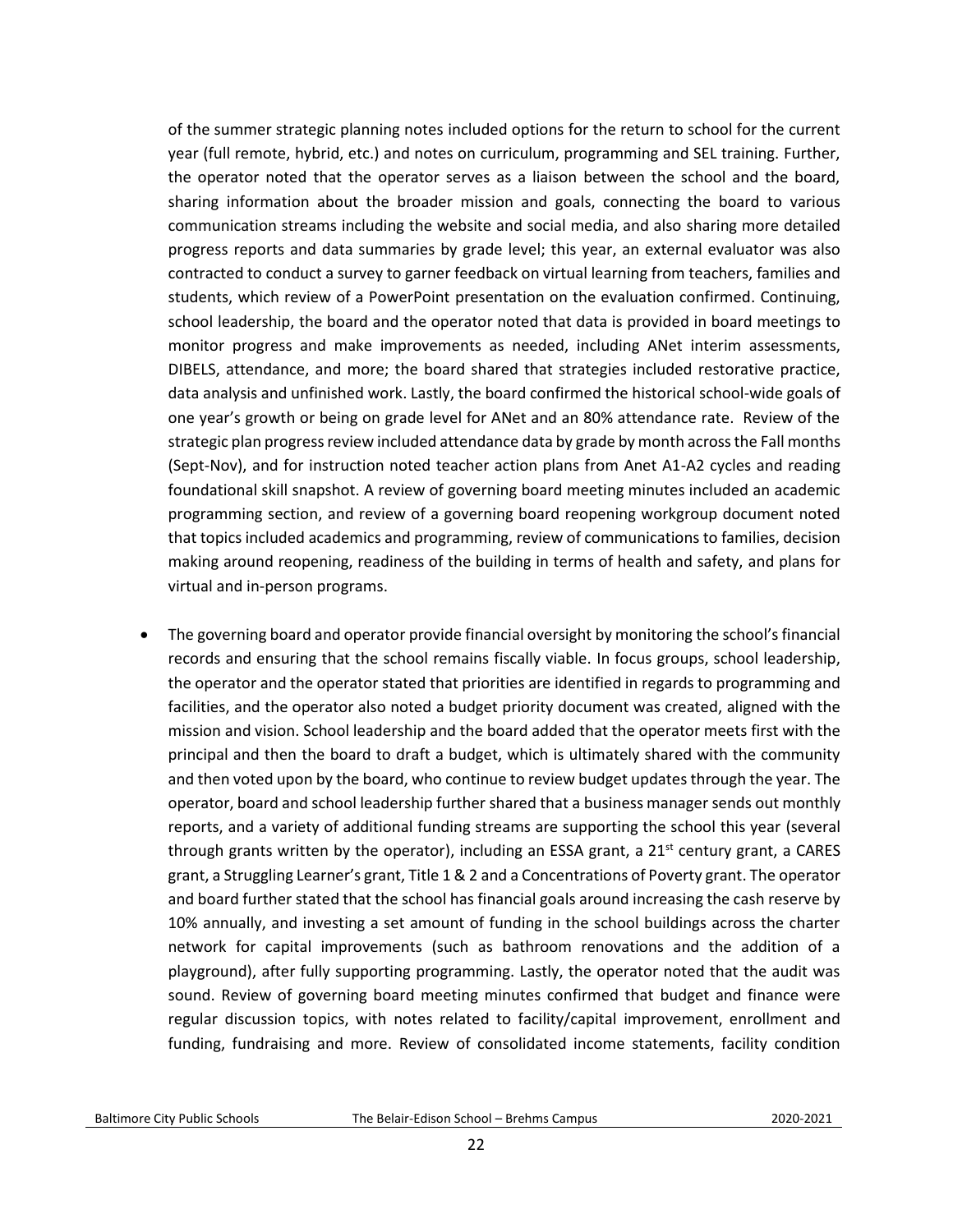assessments, Q2 reporting income statement for the campus, finance committee agenda and the audit confirmed financial practices and oversight.

The governing board and operator maintain effective governance practices to ensure organizational viability, including the systemic selection and oversight of the school leader. According to school leadership, the operator, and board, the board meets six times over the course of the year in addition to a summer retreat, and members are from the community with relevant backgrounds in law, education, community outreach and research and evaluation; standing committees includes budget and finance, though ad hoc committees have been created for strategic planning and the SER; review of strategic planning documents for SY20-21 revealed alignment with the school's mission and vision, and also included metrics, progress monitoring resources and professional development and components related to virtual learning and reopening. The board added, and review of the board of directors document confirmed, that the board also includes a president, vice president, secretary and treasurer. Further, school leadership, the board and operator stated that the board has transitioned from being operational to strategic, and to that end has created a five-year goal, and supports training of staff related to school programming, such as standards and ANet. Continuing, the board noted that to make difficult decisions, such as re-opening, they discuss items brought to them by the school and operator and vote, sometimes through additional meetings as needed to hear details, which can also result in revisions or improvement to processes. Regarding the evaluation process for the principal, school leadership stated that the principal is evaluated by the operator and follows the district's process for the evaluation (including goal-setting, deadlines, templates and mid-year and end of year conversations). Review of the principal mid-year reflection revealed that it included indicators from the leadership framework, notes and areas of strength and growth. Regarding the evaluation of the operator, the board and operator noted that the process is conducted annually by two members of the board, which is then brought to the full board for a vote and salary review; however, no evaluation of the operator was provided. Review of the by-laws, board policies, governing board meeting minutes(including a special meeting for re-opening), charter agreement and amendments and emails from the operator confirmed many of the governance practices.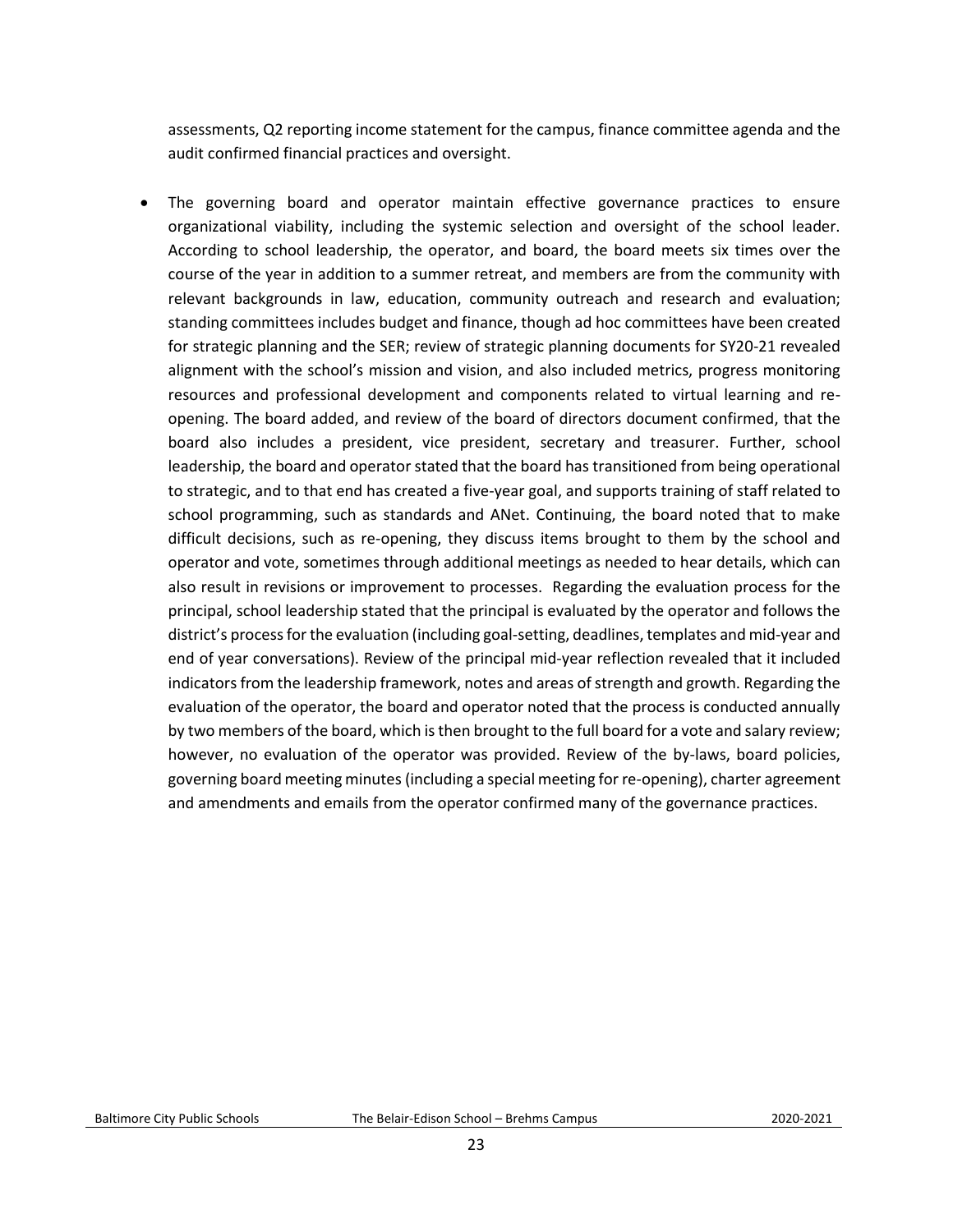## <span id="page-23-0"></span>APPENDIX A: SCHOOL REPORT COMMENTS

#### **Domain 1: Highly Effective Instruction**

None

**Domain 2: Talented People**

None

**Domain 3: Vision and Engagement**

None

#### **Domain 4: Strategic and Professional Management**

None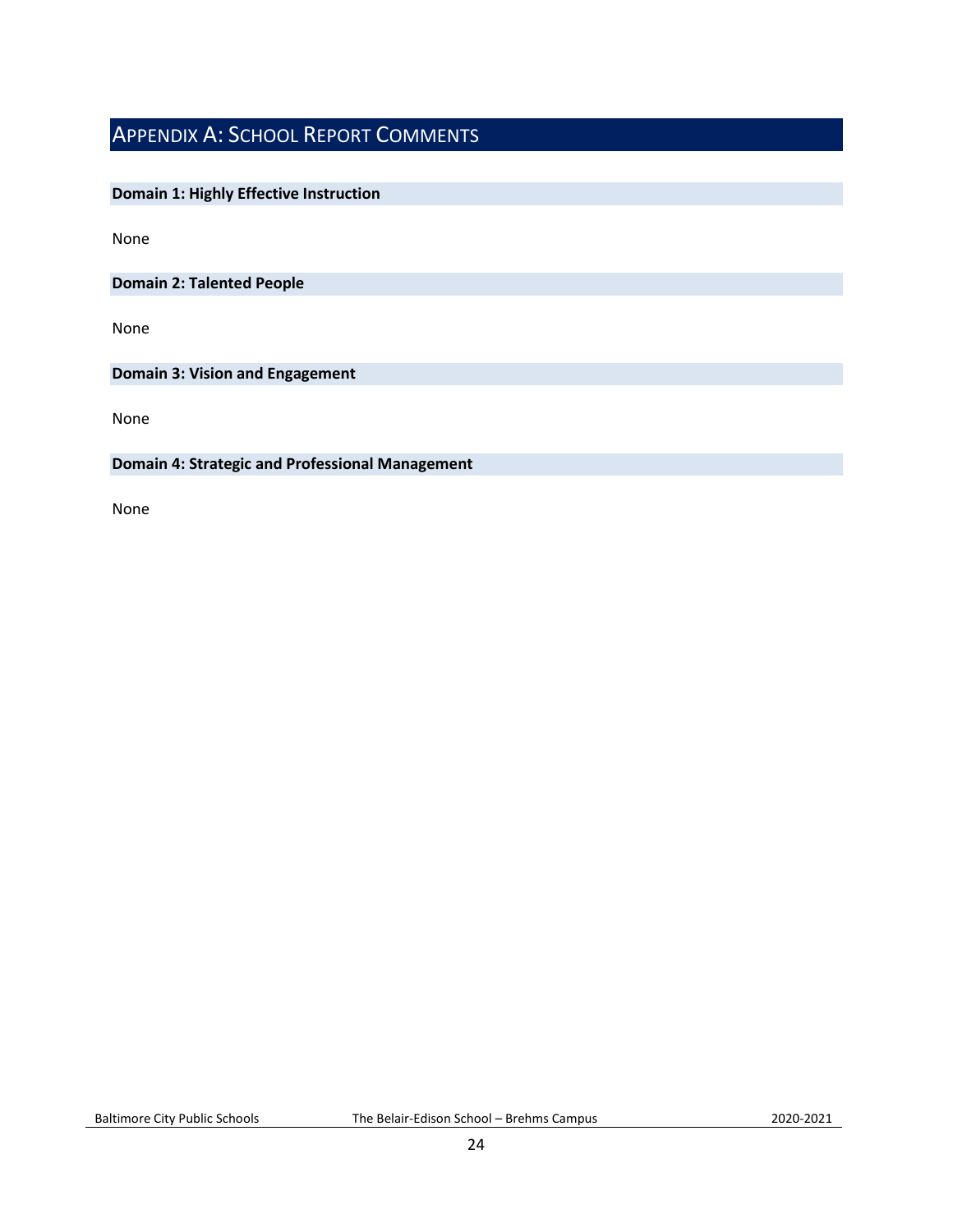## <span id="page-24-0"></span>APPENDIX B: SER TEAM MEMBERS

The SER visit to the Belair-Edison School- Brehms Campus was conducted on March 15-16, 2021 by a team of representatives from Baltimore City Public Schools and SchoolWorks.

**Team Lead/Writer:** Mona Khajawi is a Program Evaluator II in the Office of Achievement and Accountability in Baltimore City Public Schools. She has had a variety of experience in the field of education, including teaching, program management and evaluation. Most recently, she worked in the capacity of Evaluation Specialist with City Year in Washington, D.C., assessing the quality of educational programming implemented by 140 AmeriCorps members in eleven schools throughout the district. She initially gained exposure to evaluation while interning with the Academy for Educational Development, where she assisted in conducting reviews of a subset of the Gates-funded small schools in New York City. Previously, she also taught English in a rural high school in Ukraine, and served as an Assistant Program Coordinator of the AmeriCorps program at the Latin American Youth Center in Washington, D.C. Mona holds a Bachelor's degree in English Literature from the University of Maryland, College Park, and a Master's degree in Education Policy from Teachers College, Columbia University.

**Team Support:** Brianna Kaufman is the Manager for the School Effectiveness Reviews in the Office of Achievement and Accountability in Baltimore City Public Schools. Brianna began her career as an elementary art teacher in Bryan, TX. After obtaining her Master's degree, she interned and worked at a number of art museums in the education department including the: Dallas Museum of Art, The National Gallery of Art in DC, and the Walters Art Museum. In 2008, Brianna made the shift from art education to general education reform as a Program Manager at the Fund for Educational Excellence. There she managed a grant from the Bill and Melinda Gates Foundation that focused on College and Career Readiness. Prior to joining OAA, Brianna worked as the College and Career Readiness Education Specialist for Baltimore City Public Schools. Brianna holds a Bachelor's degree in elementary education from Texas Lutheran University, a Master's degree in Art Education from University of North Texas, and a Master's of Business Administration from Loyola University in Maryland.

**Team Support:** Katherine Harris Toler is a Program Evaluator II in the Office of Achievement and Accountability in Baltimore City Public Schools. Prior to joining OAA, Ms. Toler was a District Mentor in the Office of Teacher Support and Development. In Baltimore City Public Schools, Ms. Toler has served as teacher, Academic Coach, Dean of Instruction, and High School Administrator. Ms. Toler has also served as teacher in the Anne Arundel County Public School System, the Baltimore County Public School System and the Vance County Public School System in North Carolina. She holds a B.A. in English with a Concentration in Secondary Education from North Carolina Central University and a Masters of Education in School Improvement Leadership from Goucher College.